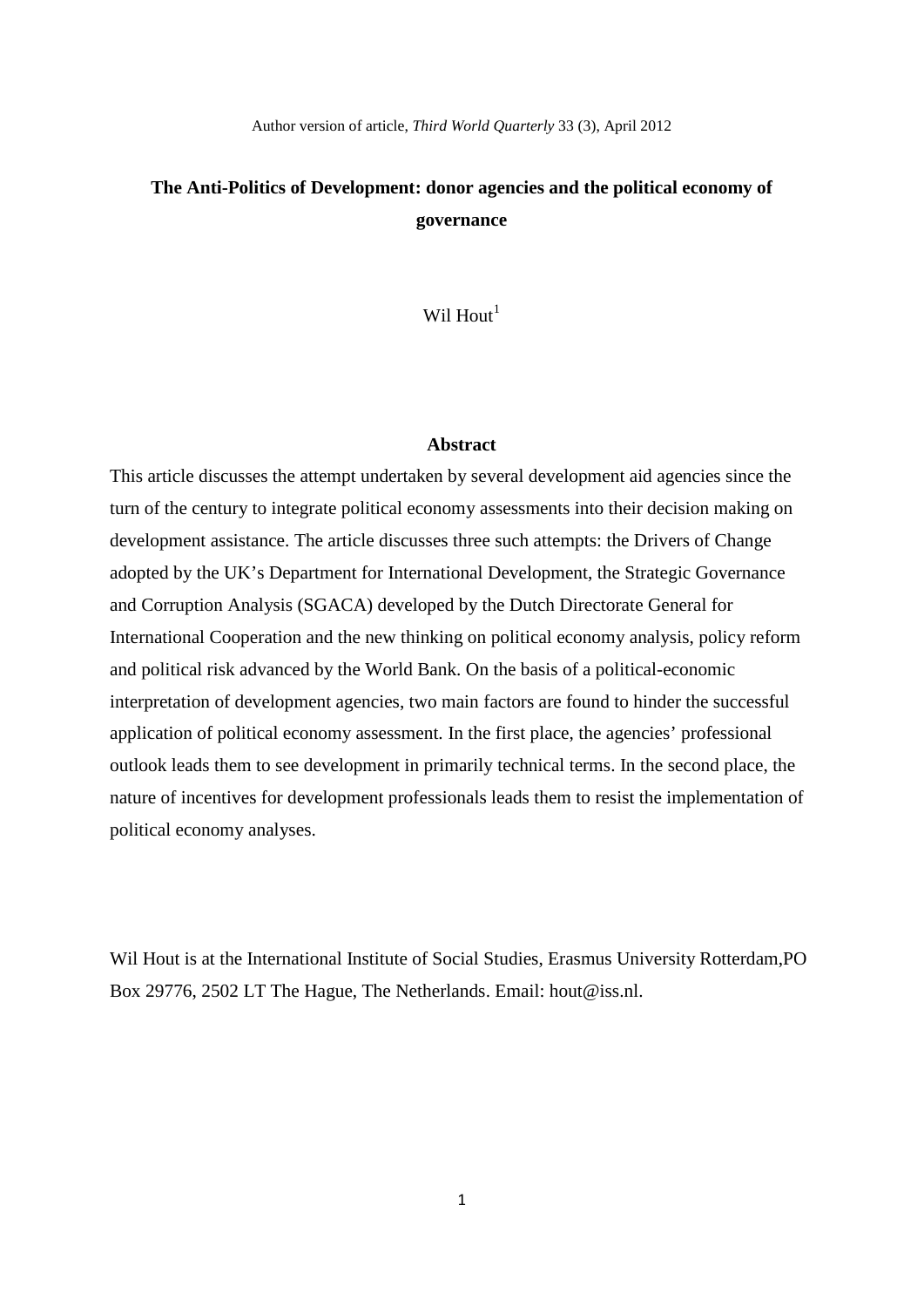## **Introduction**

During the 1990s, donor agencies started to realise that development policy involves more than adherence to macro-economic fundamentals, which had been the major precept of the Washington Consensus. The awareness that non-economic factors were important produced a wave of publications on the centrality of 'governance' and led to a focus on institutions.

Under the Post-Washington Consensus, which was a response to the exclusive emphasis of its predecessor on macro-economic policies, the proper organisation of social and political life became the focal point in the thinking about governance and development. The main reflection of the change of focus since the late 1990s was the increasing popularity of the term 'good governance'. Despite the adoption of the term, much of the governance literature – in particular the more policy-oriented work done by of the World Bank – remained grounded in an essentially depoliticised framework. The challenge for policy makers was defined, certainly in the case of the Bank, as 'building institutions for markets'. This concern was epitomised in the title of the 2002 edition of the Bank's flagship publication, the *World Development Report*. [2](#page-17-0)

Following the World Bank's approach to governance, many development agencies have tended to orientate their governance programmes on relatively technical issues, such as public sector management, public finance and decentralisation. In their support of governance reform programmes, the agencies were preoccupied with the sequencing of reforms rather than with the concrete impacts that such reforms were having on the power relations in the countries concerned.<sup>[3](#page-17-1)</sup>

As argued elsewhere, $4$  many development agencies gradually came to appreciate that governance involves more than a concern with formal mechanisms and institutional arrangements. The agencies started to realise that reality did not conform to the models that were applied. They recognised that power relations and 'informal' patterns of governance were an important factor for explaining why well-intended reforms had not succeeded. They became aware that the analysis of development processes, as well as policy making on and implementation of development assistance, require a better understanding of informal relations and social networks of power.

Calls for a better understanding of underlying power structures and the causes of deeprooted political conflicts – often cast in terms of the need for 'political economy analyses' – resulted in the development of various instruments that aim to capture governance realities by 'looking behind the façade'.<sup>[5](#page-17-3)</sup> The attention for political economy was inspired, to a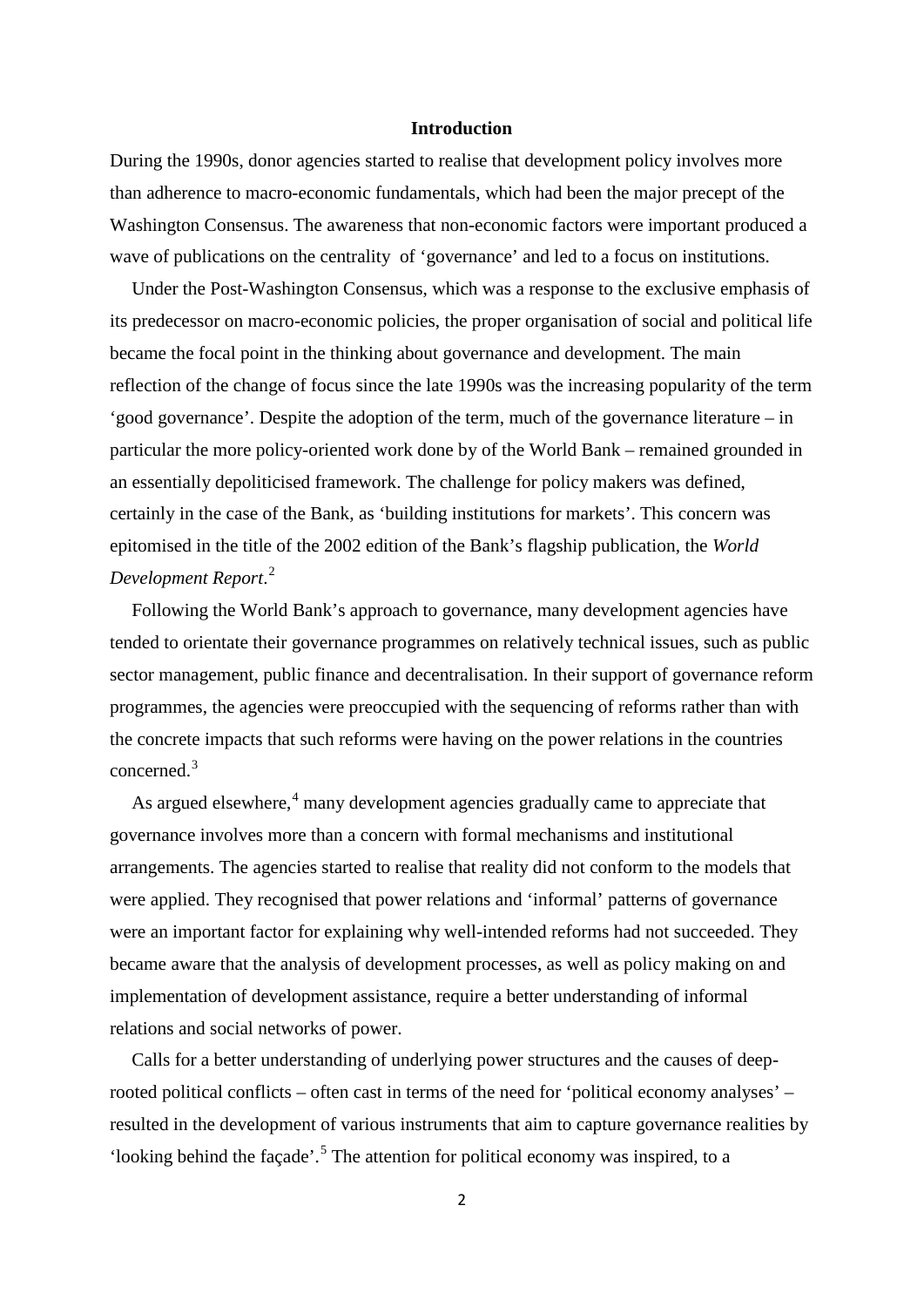considerable extent, by the growing recognition in various development agencies of the limited use of the governance approach that had been adopted under the influence of World Bank thinking, and that was perceived as being highly apolitical.

This article discusses the struggle of the donor community with the application of politicaleconomy analysis to governance issues. In particular, the ensuing discussion focuses on the paradox that donor agencies stress the need to engage in political-economy analyses but, at the same time, appear to be largely unable to use the insights derived from such analyses. The article focuses on three agencies: the UK's Department for International Development (DFID), the Dutch Directorate-General for International Cooperation (DGIS) and the World Bank.

This article argues that an understanding of why development agencies are apparently unable to apply the outcomes of political-economy analysis requires a theoretical interpretation of the very political economy of the aid agencies themselves. This theoretical interpretation needs to take into account the way in which donor agencies function in relation to their environment, as well as the main operational features of those agencies. On the basis of the notions of epistemic communities and organisational incentives, derived from the disciplines of international relations and public administration, the argument of the article is that the difficulty of development agencies to use political economy approaches stems from their conception of what is proper development policy. For most agencies, development is about improving (poor) peoples' livelihoods, either in terms of income or social development indicators (with the Millennium Development Goals as the pinnacle of the current policy consensus). Development policies are conceived, first and foremost, in terms of the instruments to achieve these targets. Agencies are primarily interested in 'doing development', which implies implementing projects and programmes successfully. Although they are concerned *about* the political context in which they operate, they feel they should not themselves be concerned *with* politics in their partner countries. The development agencies continue to operate effectively as 'anti-politics machines'[6](#page-17-4) and this is why they experience an almost insurmountable difficulty in taking political assessments seriously.

The next section contains an attempt to build a general theoretical political-economy framework on the basis of notions derived from international relations and organisation theory: epistemic communities and organisational incentives. The following three sections then analyse the instruments for political-economy analysis that were introduced by the three development agencies mentioned above: the Drivers of Change adopted by DFID, the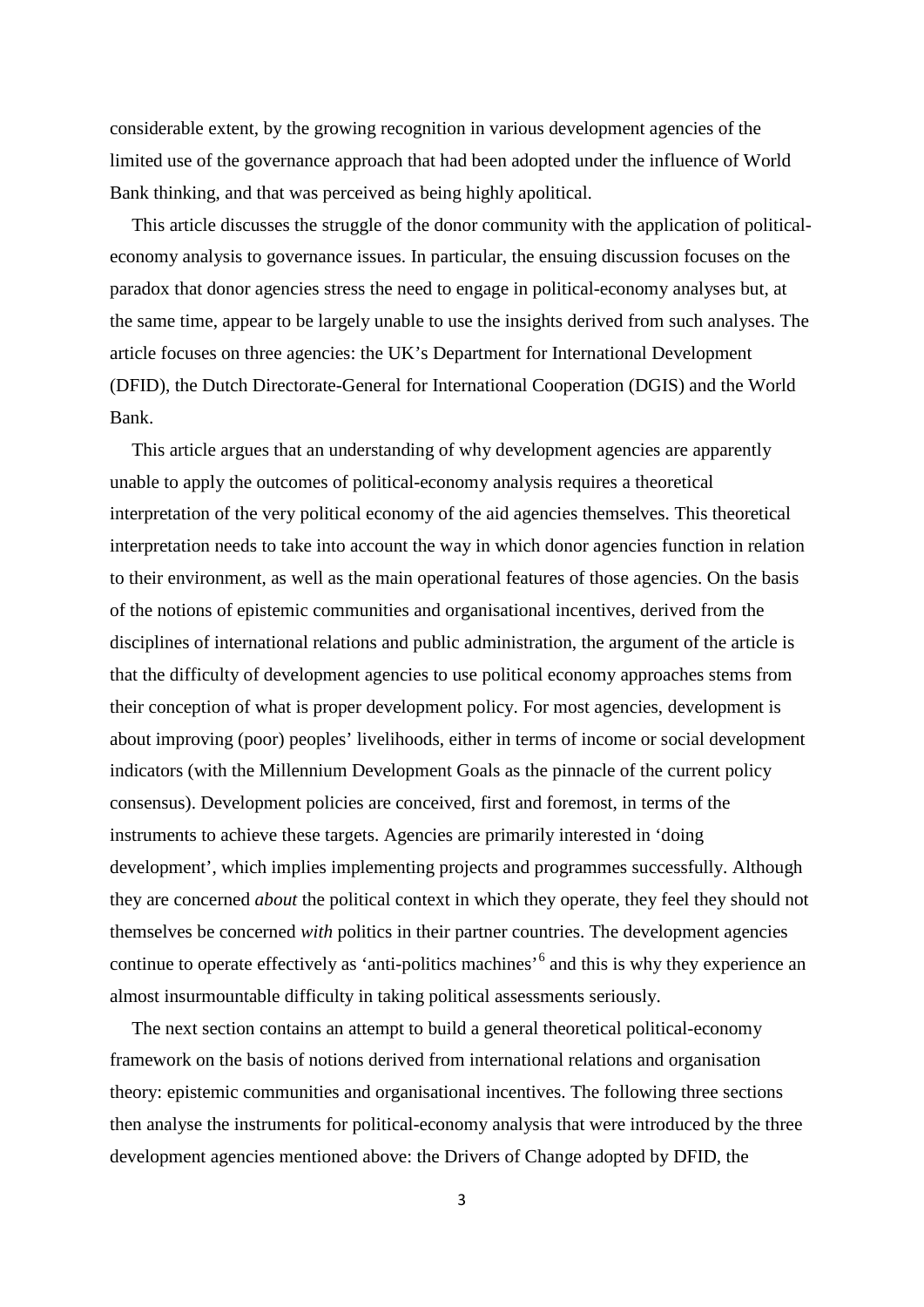Strategic Governance and Corruption Analysis (SGACA) developed by DGIS and the new thinking on political economy analysis, policy reform and political risk advanced by the World Bank. The final section formulates some conclusions.

#### **Understanding Donor Agencies**

The continuing discussion on the purposes of aid indicates that the jury is still out on the question as to what motivates governments to give aid. As Lancaster has made clear in her much-cited work on foreign aid, 'development' is clearly only one among various purposes of aid.<sup>[7](#page-17-5)</sup> On the basis of a set of key policy documents of leading international development agencies, former ODI Director Simon Maxwell has usefully summarised the key elements of the current development agenda as a 'new meta-narrative'. According to Maxwell, the new mantra of development assistance is characterised by acceptance of the Millennium Development Goals as an 'over-arching framework', linking these to national Poverty Reduction Strategies, which are to be endorsed by World Bank and IMF, 'sound' macroeconomic policies and trade liberalisation, proper public expenditure management and harmonised aid aimed at improving governance.<sup>[8](#page-17-6)</sup>

Recent accounts of development agencies have stressed that the professionals working in these organisations often find it difficult to come to terms with politics in the countries they are posted to.<sup>[9](#page-17-7)</sup> One major cause of the seemingly apolitical orientation of many development professionals is that they are part of an 'epistemic community' that is motivated by the common endeavour of reducing or eradicating poverty and empowering the poorest parts of the population in developing countries.<sup>[10](#page-17-8)</sup> Development agencies work on the basis of a shared set of understandings of and values about processes of development. Their 'institutional ethos' derives mainly from their commitment to 'making poverty history' and improving the quality of life of people in developing countries.<sup>[11](#page-17-9)</sup> With this commitment comes an interest in 'doing development', which is equated with implementing projects and programmes successfully. Although staff are concerned *about* the political context they operate in, they usually feel they should not themselves be concerned *with* politics in the partners countries. As James Ferguson pointed out over two decades ago, most development agencies continue to operate effectively as 'anti-politics machines', which explains why they experience great difficulty in taking political analyses seriously.<sup>[12](#page-17-10)</sup>

Furthermore, the nature of the work of development agencies implies that their staff is subject to particular incentive structures. As they dealing with complex realities, it is hard for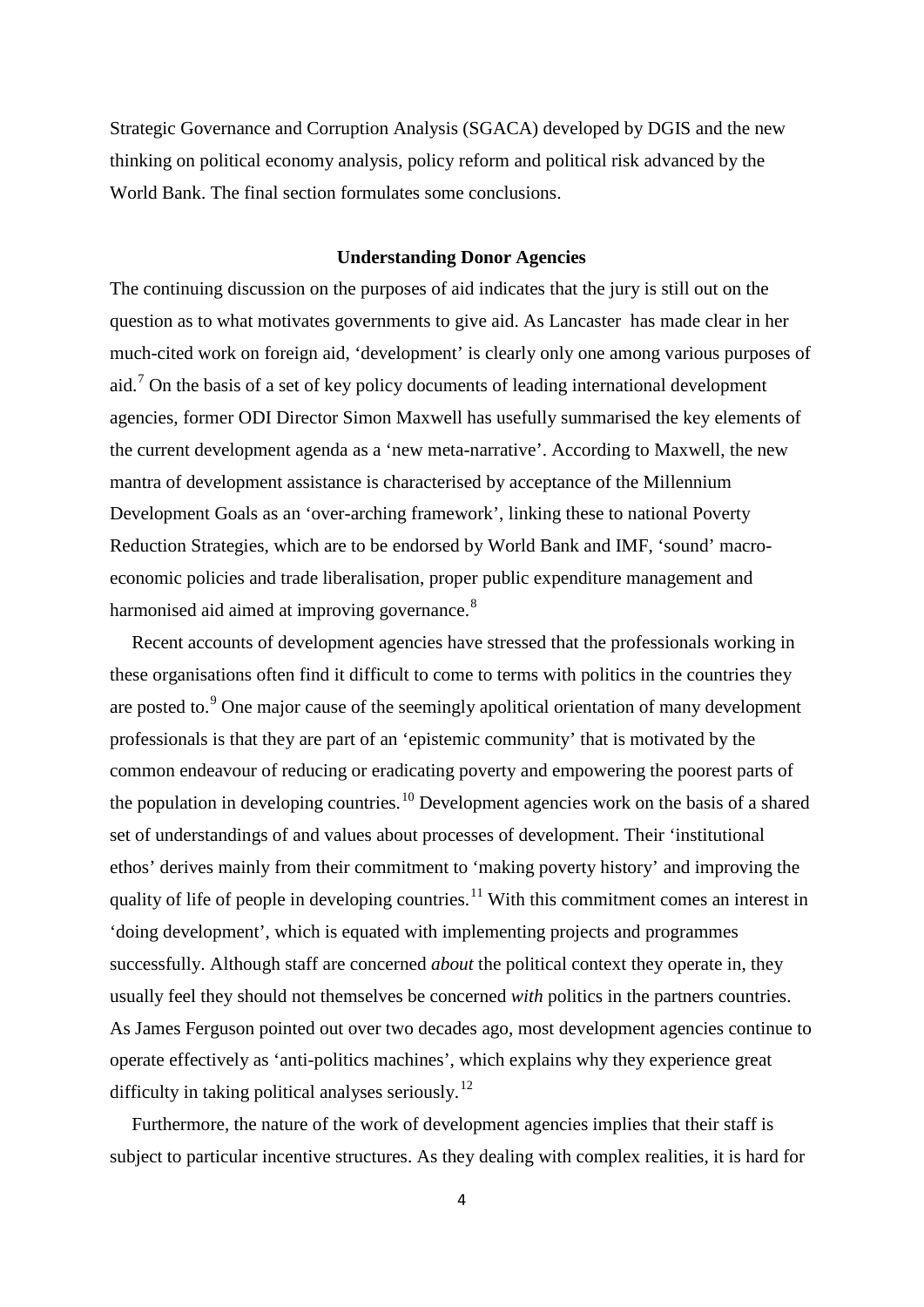development agencies to define and measure their output. Despite the recent emphasis of aid effectiveness, the main instruments for aid agencies to monitor performance of individual staff members remain linked to the commitment and disbursement of funds – 'moving money', as Easterly<sup>[13](#page-17-11)</sup> called it –, the management of projects and programmes and the production of reports and memos.<sup>[14](#page-17-12)</sup> To the extent that assessment of results is possible, project and programme evaluations are usually very time consuming and their findings get published long after the fact.<sup>[15](#page-17-13)</sup> The focus of incentives for staff of aid bureaucracies on observable outputs such as disbursement activity, management and written work, brings about an orientation of staff on the technical aspects of their work, as their advancement within the organisation depends on assessments of their performance in financial and project or programme management. Overall, there seem to be very few incentives for staff to learn from past activities and gain in-depth knowledge about the country they are working in.<sup>[16](#page-17-14)</sup>

Next to the implications of the internal working of development agencies on staff behaviour, changes in the external political environment of such agencies have led to the prevalence of more a technocratic outlook among managers and decision makers. Concerns about the effectiveness of development assistance policies, coupled with a general move to enhanced 'accountability' of government agencies, have led to the introduction of monitoring and evaluation tools deriving from New Public Management. So-called 'new development management<sup>[17](#page-17-15)</sup> spurred the adoption of techniques that aim at minimising risk and controlling the behaviour of public servants. Examples of this trend are the mushrooming of evaluations – labelled 'evaluitis' by  $Frey^{18}$  $Frey^{18}$  $Frey^{18}$  – and the introduction of new accountability instruments such as the Public Service Agreements for international development in the United Kingdom and the spread of a 'counter-bureaucracy' aimed at the management of aid programmes in the United States.<sup>[19](#page-17-17)</sup> The techniques of 'new development management' enhance the inherent technocratic orientation of development agencies, as a larger part of their resources need to be devoted to establishing the measurable results of their work. There is a risk that the attention for activities with easily measurable results stands in the way of more complex endeavours – such as those related to the political economy of the partner country –, the results of which are not easy to determine.<sup>[20](#page-17-18)</sup> There is a strong tendency for agencies to become concerned primarily with *how* things are done, while *what* is done is of secondary importance.

# **Drivers of Change[21](#page-17-19)**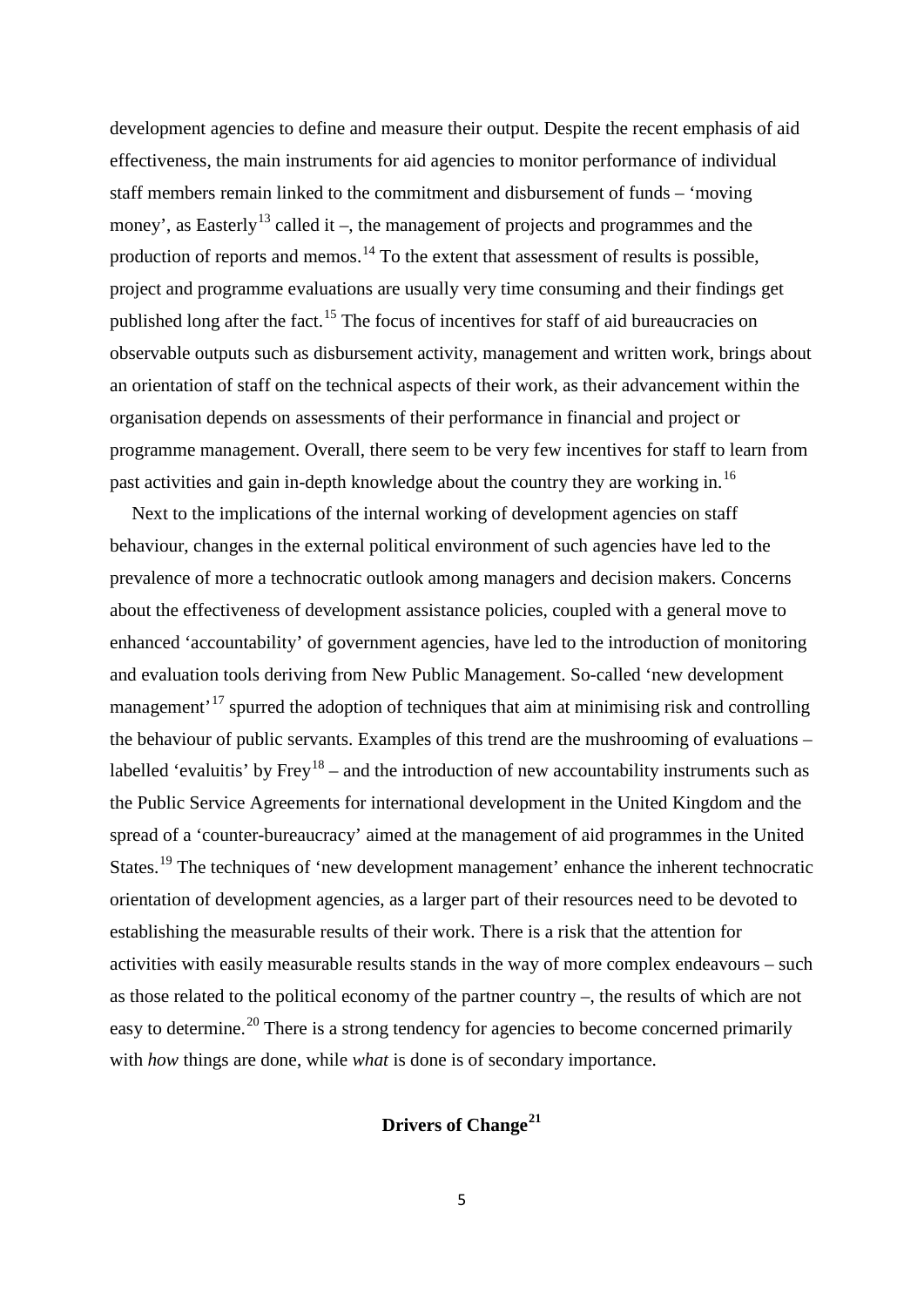The Blair Government's 1997 White Paper, *Eliminating World Poverty*, stressed the contribution of improved governance in developing countries to achieving development targets. 'Governance' in the early days of the Blair government was defined in largely instrumental terms and was seen to involve several 'key capabilities for the state', related to accountable government, macroeconomic stability, conditions for private sector investment and trade, pro-poor policies, public service delivery, personal and national security, access to justice and anti-corruption. $^{22}$  $^{22}$  $^{22}$ 

The need for a political economy approach to governance issues was identified at the UK's Department for International Development (DFID) in 1999, when the Head of the Governance Department, conceived a research project on 'responsiveness of political systems to poverty reduction'.<sup>[23](#page-17-21)</sup> The idea underlying this project was that poor performance of countries on poverty reduction required an explanation related to the functioning of political systems, with particular attention for the role of accountability.<sup>[24](#page-17-22)</sup> The concern with politics led DFID's Governance Department to the development of an approach called Change Forecasting, the objective of which was to identify whom among the political elite in developing countries would be interested in governance reforms, and who would not be committed to change.<sup>[25](#page-18-0)</sup>

On the basis of these first steps, DFID launched the so-called Drivers of Change (DoC) framework with an analysis of the 'drivers of pro-poor change' in Bangladesh in 2002.<sup>[26](#page-18-1)</sup> The direct reason for the introduction of Drivers of Change was the feeling at DFID that it would not be sufficient for donor agencies 'to bring about change through technically sound programmes, supported in country by individual champions of reform or change'.[27](#page-18-2) In addition to such programmes, it was argued, knowledge would be required about governance realities on the ground in developing countries, in particular related to the role of formal and informal institutions and 'underlying structural features' shaping governance practices. The Drivers of Change methodology responded to 'DFID's need to understand economic, political and social contexts, in other words, the application of political economy analysis to formulation of donor strategy and implementation'.<sup>[28](#page-18-3)</sup>

Between June 2003 and September 2004, a Drivers of Change team funtioned within the Policy Division at DFID headquarters, which primarily served to facilitate analyses at country level and did not impose a single methodology. After September 2004, a much smaller policy team was set up only for coordination activities.<sup>[29](#page-18-4)</sup> Thus, the Drivers of Change programme typically led to the commissioning of analyses by DFID country offices from teams of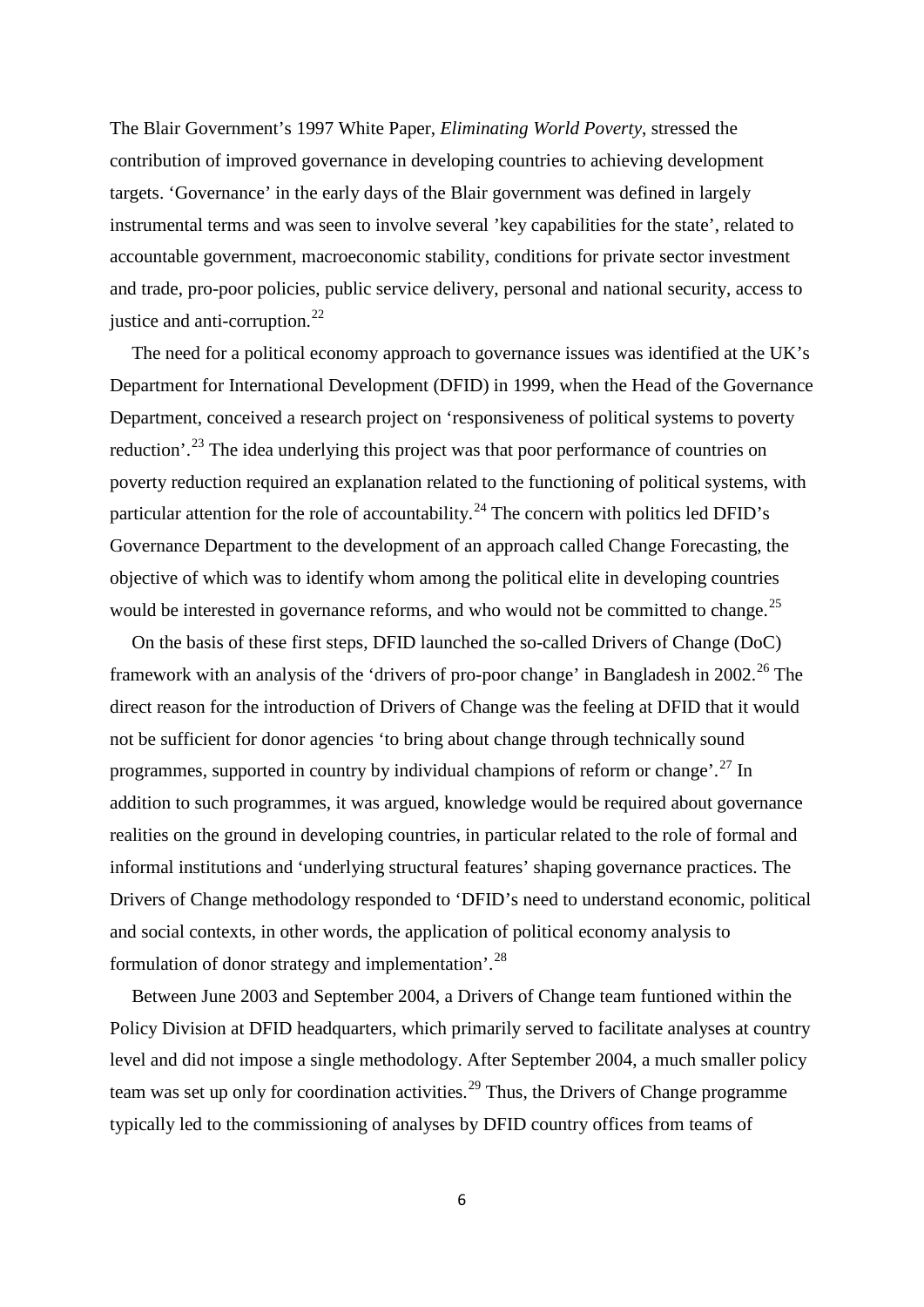independent local and international consultants. Altogether, consultants have produced some twenty-five reports<sup>[30](#page-18-5)</sup> that all followed the programme's broad conceptual model.

By analysing three different aspects of economic, political and social contexts (agents, structural features and institutions), the Drivers of Change methodology attempted to uncover the factors that contribute to or impede change. Agents are individuals and organisations pursuing particular interests, including political elites, the judiciary, the military, civil society organisations and the media. Structural features relate to 'deeply embedded' factors as the history of state formation, natural resources, economic and social structures, and urbanisation. Institutions are the formal and informal 'rules governing the behaviour of agents', and range from laws and official procedures to social and cultural norms.<sup>[31](#page-18-6)</sup> As Mustaq Khan has noted in a review of various Drivers of Change studies, the common assumption underlying those studies seems to have been that certain 'good governance reforms' are a prerequisite for further development and transformation in aid-receiving countries.<sup>[32](#page-18-7)</sup> The main issues appeared to be the sequencing of reforms and the identification of the change agents to bring about such governance reforms.

Assessments of the Drivers of Change approach have pointed at various weaknesses that limited the usefulness of the framework. In a review of the first twenty reports, Leftwich focused on the lack of rigour underlying the Drivers of Change studies.<sup>[33](#page-18-8)</sup> He noted that the studies performed under the broad umbrella of Drivers of Change displayed considerable variance in the use of central concepts such as agents, structural features and institutions. Moreover, Leftwich argued, the studies did not produce a convincing view on possible dynamics of change, as the interrelations among agents, institutions and structures were not well specified. Finally, Leftwich indicated that there was not a clear, shared understanding among the Drivers of Change analyses of what 'political economy' actually is.

Various commentators have argued that several factors limited the applicability of the Drivers of Change approach to programming exercises and concrete policy decisions.<sup>[34](#page-18-9)</sup> Importantly, the timing of Drivers of Change studies was often not well aligned with the preparation of DFID's country programmes. Further, many Drivers of Change analyses proved to be highly descriptive, oriented to specific local political processes and did not provide operational conclusions.<sup>[35](#page-18-10)</sup>

The history of the Drivers of Change approach indicates that its initial driving force was located at DFID headquarters, within the Governance Department, and that the method was soon left to the country offices. At the country level, particular DFID staff members turned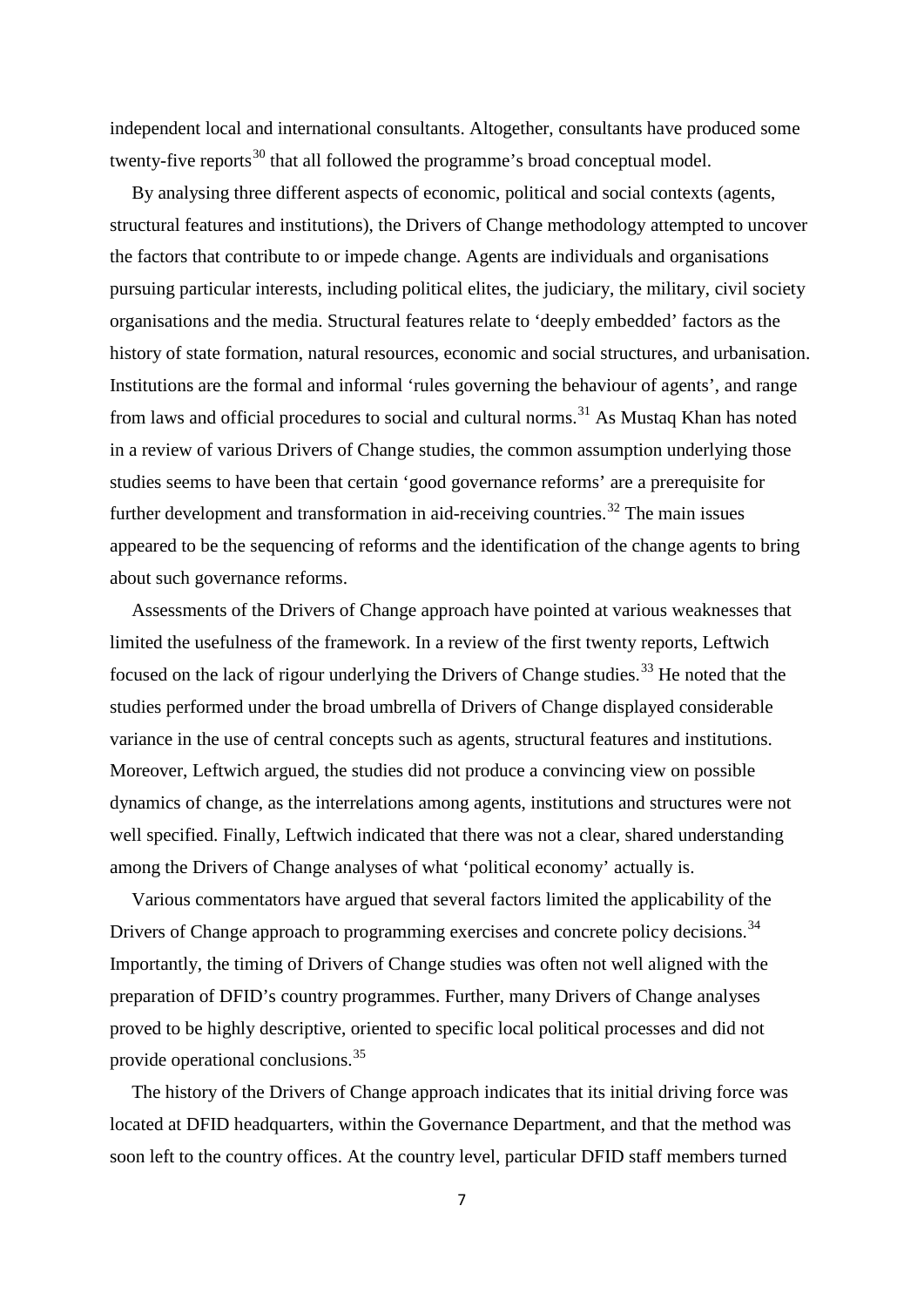out to be champions of the approach in later years. Yet, despite the fact that they found the analyses useful to get a better understanding of the local political economy, the approach did not provide them with solutions for the dilemmas they faced in their day-to-day work and played a limited role in the revision of country strategies.<sup>[36](#page-18-11)</sup> In the end, Drivers of Change analyses appear to have run up to the limitations of the practical nature of development work, where staff feel pressure to increase spending and work on programmes in the light of the Millennium Development Goals.

The lofty goals of understanding realities better may thus 'not be well aligned with donor incentives to demonstrate short term impact, respond to their own taxpayers and lobby groups, and to spend the allocated aid resources'.<sup>[37](#page-18-12)</sup> Moreover, for individual staff members

internal, organisational incentives [supporting] continued development and implementation of DOC work … are relatively weak [and require] more visible support from senior staff, as well as changes in human resource management systems, in order to demonstrate (through performance assessment, promotions and postings) that skills in political analysis, and country level knowledge, are valued and rewarded.<sup>[38](#page-18-13)</sup>

The conclusion must, then, be that Drivers of Change has served mainly as a means for enhancing the understanding of staff at DFID country offices and country specialists at headquarters about the political-economic realities in partner countries.<sup>[39](#page-18-14)</sup> The approach has failed to have a lasting impact on policy making, as is reflected in its apparent disappearance in recent years.

#### **The Strategic Governance and Corruption Analysis**

Dutch policy making on development has demonstrated a commitment to principles of 'good governance' ever since the arrival of social-democrat Eveline Herfkens as Minister for Development Cooperation in 1998. Herfkens, who had previously served as Executive Director at the World Bank, changed the orientation of Dutch development assistance by embracing aid selectivity, in that a limited set of countries were chosen for Dutch bilateral development assistance on the basis of 'the presence of good policies and good governance in the recipient countries'.<sup>[40](#page-18-15)</sup>

Subsequent Ministers for Development Cooperation (christian-democrat Agnes van Ardenne and social-democrat Bert Koenders) increased the number of Dutch partner countries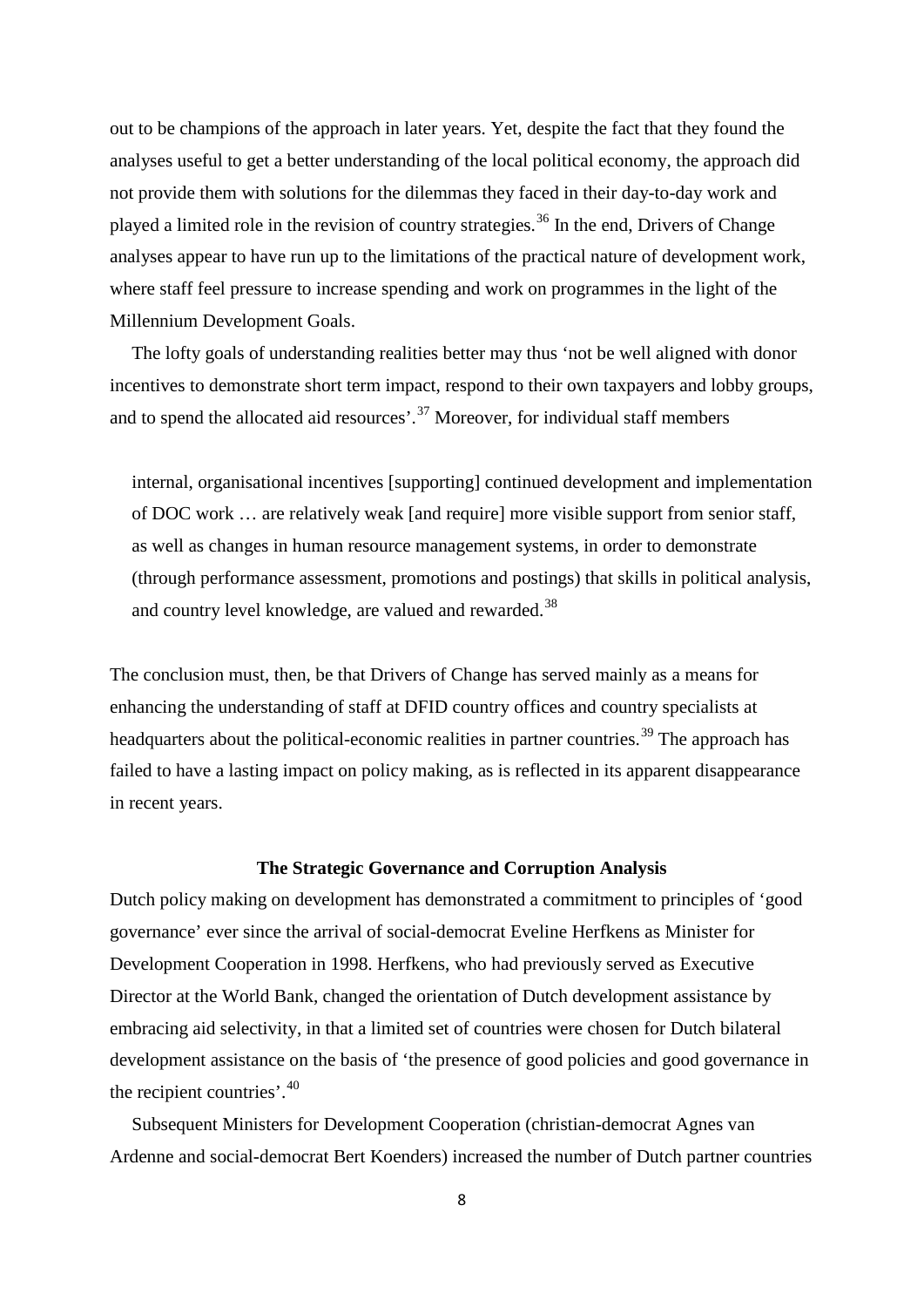from 22 to over 30, while maintaining a concern with governance in aid-recipient countries. Koenders considered 'good governance' to be 'a huge boost for development', <sup>[41](#page-18-16)</sup> and emphasised that a 'more political conception of good governance' should be applied.<sup>[42](#page-18-17)</sup> His call for a political strategy for good governance was grounded in attention for the 'context' that influences the success of policies aimed at fighting corruption, strengthening the rule of law and building democracy.<sup>[43](#page-18-18)</sup>

The so-called Strategic Governance and Corruption Analysis (SGACA), which had been conceived by the Directorate-General for International Cooperation at the Dutch Ministry of Foreign Affairs in 2006 and was introduced in 2007, resonated well with Koenders' views on governance. Despite the Minister's enthusiasm for the new tool, SGACA appears to have had a similar fate as the Drivers of Change approach. SGACA was introduced by the Human Rights, Good Governance and Humanitarian Aid (DMH) Department with the clear aim of integrating the analysis with standard policy making procedures at the Ministry. The instrument was given a role in the design of Multi-annual Strategic Plans per embassy with the intention of enhancing the 'operational' value of the analyses.

The introduction of SGACA took place after a lengthy period of internal discussions at the Ministry about the proper way to integrate governance-oriented concerns into Dutch development policy, during which the need to understand 'informal' governance processes was expressed very clearly.<sup>[44](#page-18-19)</sup> The main champion of SGACA was the Ministry of Foreign Affairs' DMH Department. After a period of rivalry with the Department for Effectiveness and Quality (DEK), the two Departments agreed that their mutual involvement with 'good governance' would be solved by a division of labour: where DMH would deal with issues of 'legitimacy', DEK would be in charge of 'effectiveness'.<sup>[45](#page-18-20)</sup> DEK, which had been the Ministry's primary responsible for the provision of macro-economic (budget) support, for instance as part of debt relief, had developed the 'track record' instrument for ascertaining the degree to which partner countries would qualify for general or sectoral budget support.<sup>[46](#page-18-21)</sup> DEK displayed a generally sceptical attitude towards the SGACA approach, as they felt that the results of political economy analyses, which zero in on accountability mechanisms and practices of corruption, could impact on the attitude in Parliament towards the provision of budget support.<sup>[47](#page-19-0)</sup>

The starting point of the SGACAs was the so-called Power and Change Analysis (PCAs), which would be a political-economy assessment aiming to bring out what are the determinants, in state-society relationships, of countries' governance problems. According to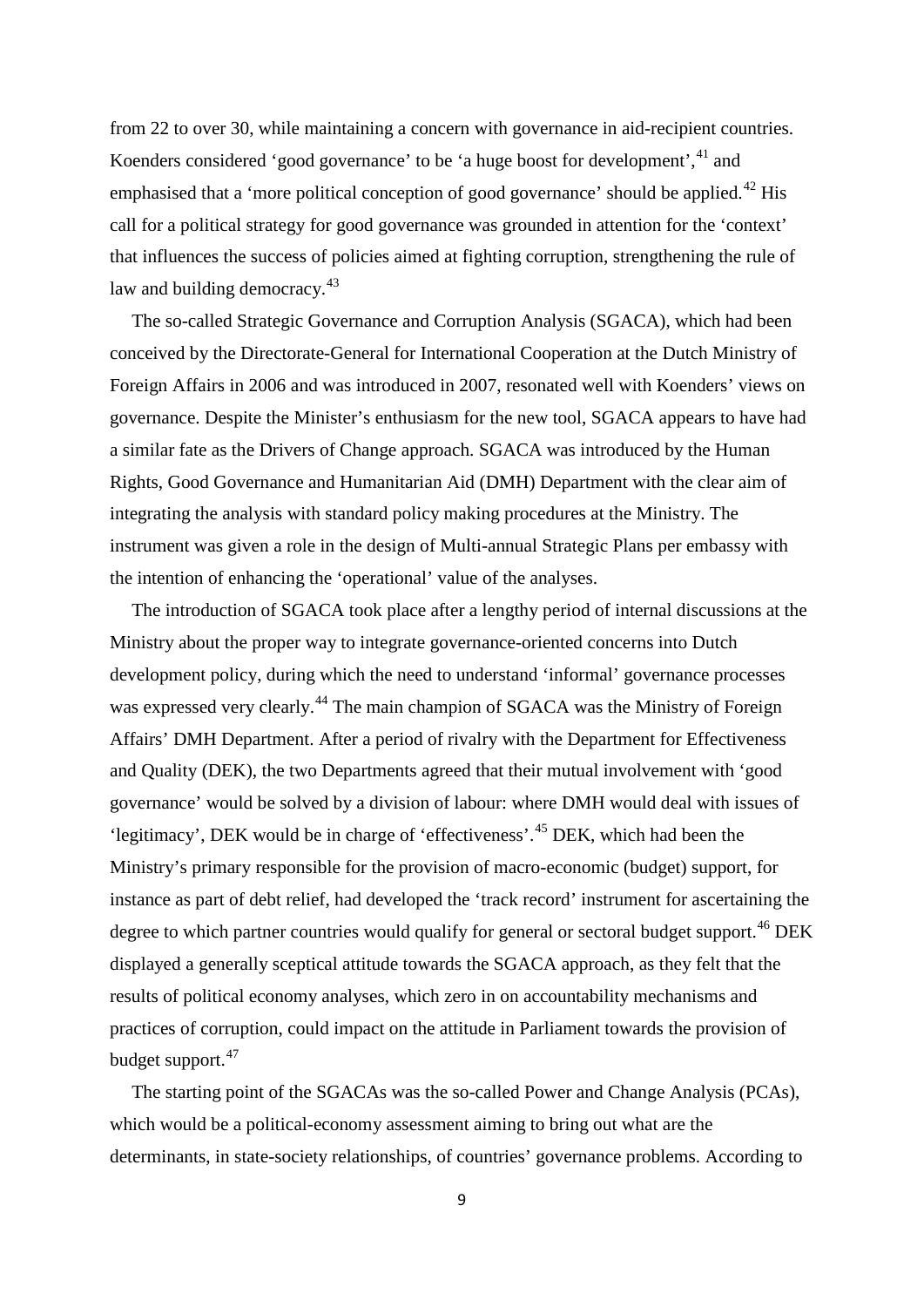the SGACA framework, the 'underlying assumption' of the analysis is 'that building more effective, accountable states and public institutions requires a political process of interaction between the state and (organised groups in) society'.<sup>[48](#page-19-1)</sup>

The SGACAs' Power and Change Analyses addressed, in a similar way as the Drivers of Change studies, three aspects of the political economy of aid-receiving developing countries: the 'foundational factors', the 'rules of the game' and the 'here and now' (the current context and main actors and stakeholders).<sup>[49](#page-19-2)</sup> The approach envisaged that operational implications would be derived from the SGACAs during workshops organised at the embassies.<sup>[50](#page-19-3)</sup> As it was put in the SGACA framework:

The PCA can help with refining existing choices or making new ones, by enhancing understanding of context (the underlying causes of bad governance and weak development); and highlighting opportunities and threats arising from that context that should inform all donor interventions.<sup>[51](#page-19-4)</sup>

The first of 29 completed SGACA exercises started from the assumption that the Power and Change Analyses would be 'quick scans', on the basis of governance assessments made by the Dutch embassies (the so-called 'track records', see above) and other readily available material. A pilot project, in the second quarter of 2007, led to an increase of the time allocated to the work of the international and local consultants in order to provide more solid analyses.

Despite the increase of resources allocated to the analyses, interviews<sup>[52](#page-19-5)</sup> with direct observers of the SGACA exercises indicate that the quality of the SGACAs has been highly variable. In certain cases, the limited expertise of the consultants was mentioned as a cause of poor quality, while in other cases the relative failure of SGACAs was ascribed to the lack of interest among embassy staff. Most observers agree that the decision by the Minister for Development Cooperation to bring the drafting of the Multi-annual Strategic Plans (MASPs) for 2009–2012 forward had important negative impacts on the SGACA process. As fewer than half of all 29 SGACAs had been completed by the time the MASPs were finalised at the beginning of 2008, most SGACA reports failed to feed into decision making on multi-annual programming.

The lack of support for the SGACA exercises seems, at least in part, due to a similar logic that was noted in the section on Drivers of Change above. The scepticism at the Department for Effectiveness and Quality is an expression of the common 'bureaucratic politics' that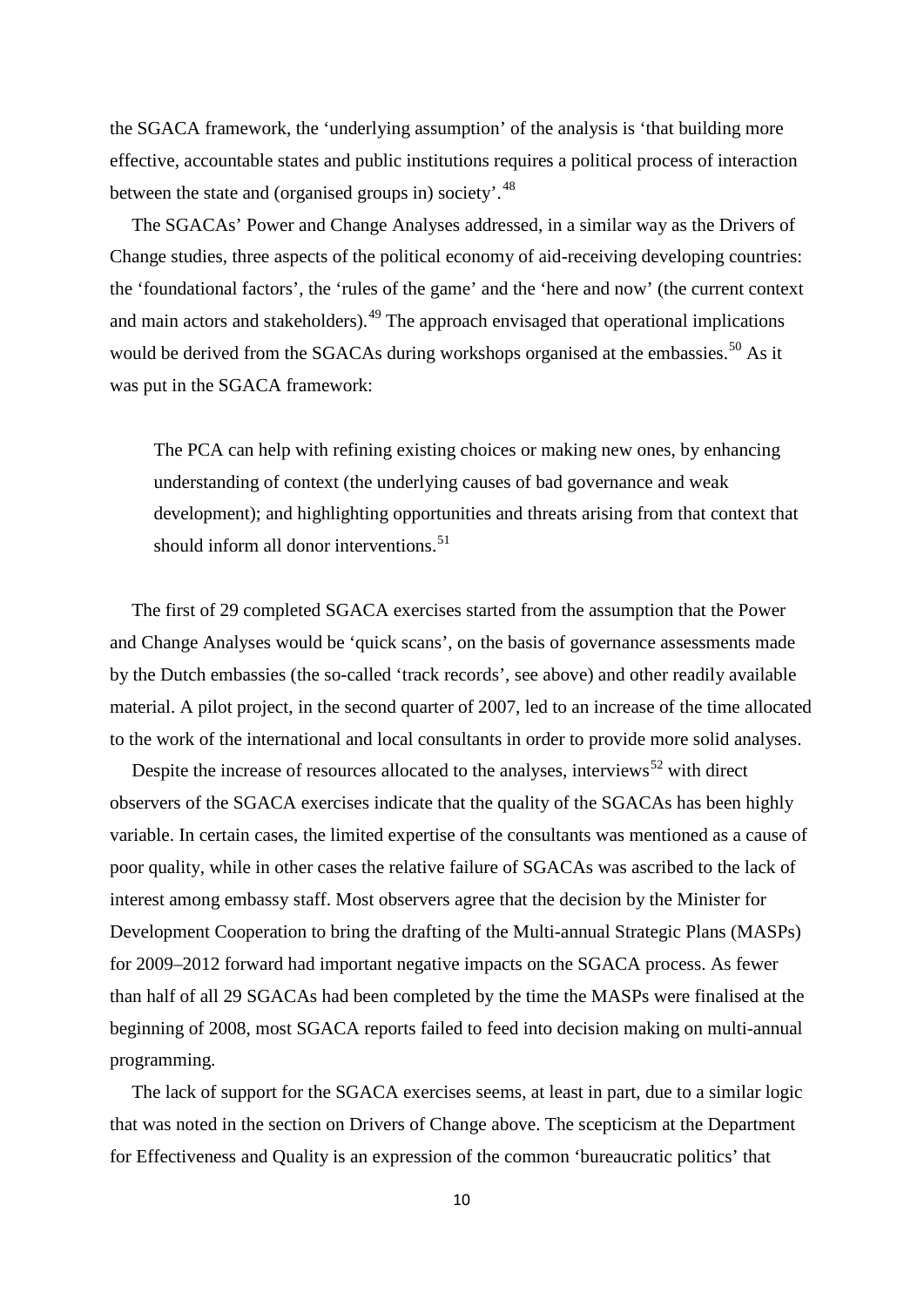exists in any Ministry and that is related to the perceived threats emanating from projects undertaken by other Departments. In addition to this, regional Departments in the Ministry of Foreign Affairs expressed their fear that the analysis of the political-economic reality of partner countries would damage their relationships with governments.<sup>[53](#page-19-6)</sup> Similar fears were present at Dutch embassies in the partner countries, as they undoutedly felt the threat of political fallout from reports on patronage and corruption on their budget support to country governments, and these added to the feelings of a general lack of ownership at the embassies. A good number of embassy staff saw the SGACA exercise as an imposition by the headquarters in The Hague, which interfered with their normal way of doing development business in the partner country. Passive resistance during the planning of SGACAs and reluctance to participate actively in the implementation of the political economy analyses were the main signs of the lack of ownership at embassy level. The SGACA end-of-project review summed up the embassies' attitude to the exercises by comparing them to a trip to the dentist: they were seen as 'something to be endured and ideally to be as short as possible'.<sup>[54](#page-19-7)</sup> The outcome of bureaucratic quibbles at headquarters and lack of support throughout the organisation was also noted by one senior consultant, who made quite a damning statement about the exercise:

Fundamentally, implementation was the main problem, as there were internal problems within the ministry, as well as problems in the relationship between Departments. Ministry staff basically had no idea as to how really address governance issues. People never got seriously down to analysing what type of changes would be needed. Apart from the Minister's commitment, there was no leadership within the organisation to implement SGACA and the governance programmes. The process was not just mismanaged, it was not managed at all.<sup>[55](#page-19-8)</sup>

The SGACA process came to an end only little more than three years after its inception. The Human Rights, Good Governance and Humanitarian Aid Department has been considering an 'action plan' in order to bring the usefulness of 'political economy thinking' to the attention of embassy staff, but this idea has been abandoned in early 2010. Instead of the action plan, a set of briefing papers on the salient components of the SGACA exercise has been produced for staff at Dutch embassies and at the Ministry.<sup>[56](#page-19-9)</sup> The fate of SGACA seems, therefore, rather similar to that of the Drivers of Change, as its main value is seen to derive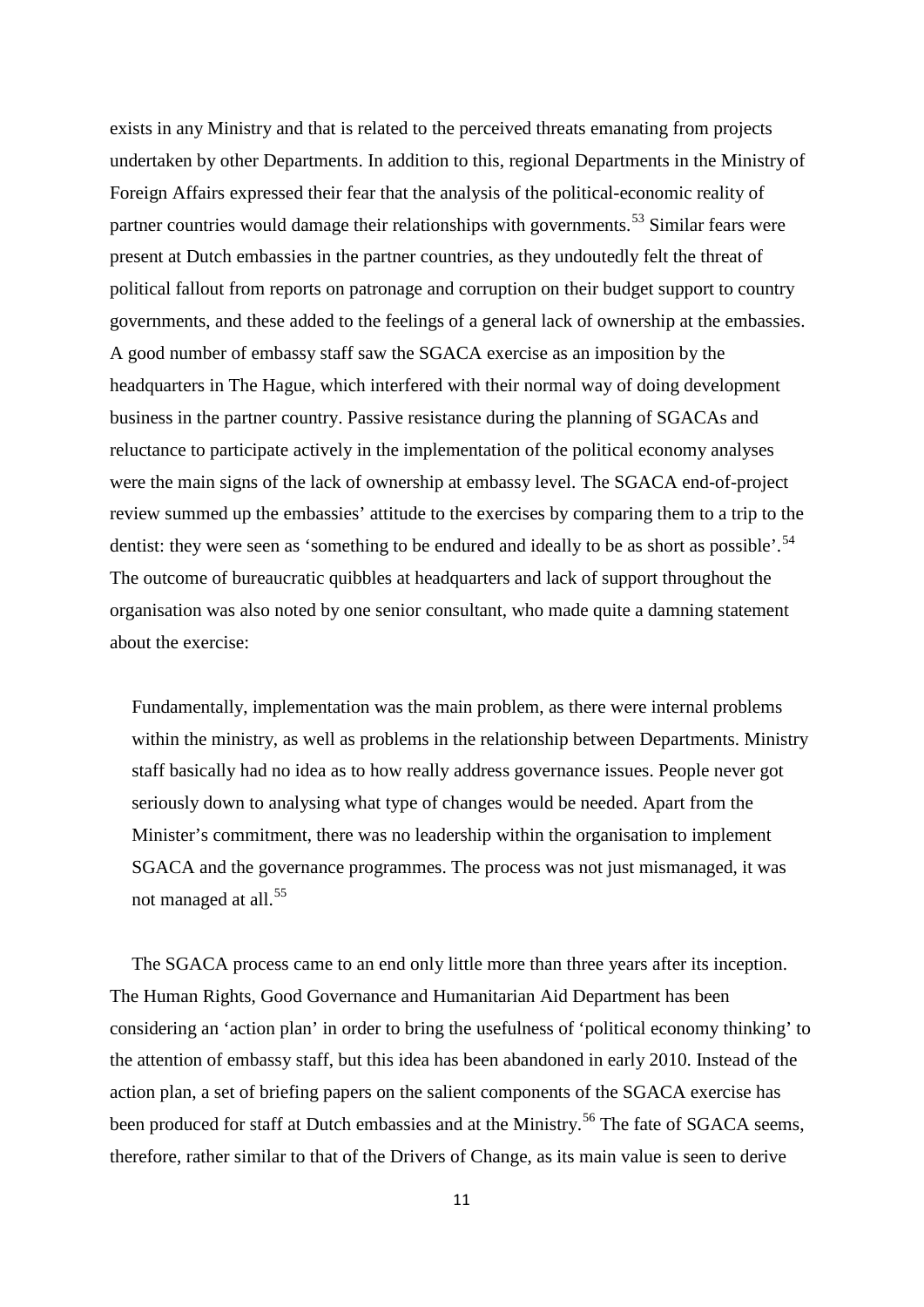from the contribution that political economy analysis has on the understanding of embassy staff regarding interests and power struggles in the partner countries.

#### **Political Economy Analysis, Policy Reform and Political Risk**

The World Bank has come a long way in its thinking about the political economy of governance practices. During the 1990s, the Bank was leading the introduction of notions of governance to the development discourse, in recognition of the failure of the purely macroeconomic focus of the 'Washington Consensus'. The World Bank's engagement with governance showed an attempt to avoid political aspects by arguing that 'governance may be relevant to the Bank's work if it is addressed in terms of having good order and discipline in the management of a country's resources'.<sup>[57](#page-19-10)</sup>

The World Development Report 2002 was premised on the notion that markets are the central element of development: 'income from participating in the market is the key to boosting economic growth for nations and to reducing poverty for individuals'.<sup>[58](#page-19-11)</sup> The main challenge in fighting poverty was almost reduced to a micro-economic issue: it would involve creating opportunities and incentives for poor people to make use of markets.[59](#page-19-12) 'Good governance' precepts would limit the role of the state to that of a regulator. The World Development Report 2002 distinguished four elements, in particular, as tasks of a wellgoverned state: the securing of property rights, regulation aimed at promoting competition, macro-economic policies for stimulating market activity, and the fight against corruption.<sup>[60](#page-19-13)</sup>

In a self-assessment published in 2005, the World Bank embraced some significant conceptual and theoretical innovations that contained an implicit criticism of and distancing from its earlier apolitical, technocratic approach. Interestingly, the self-assessment argues:

Perhaps the most important lesson of the 1990s is that technocratic responses to improve governance work only in very auspicious settings – where there is committed leadership, a broadly based coalition in support of reform, and sufficient capacity to carry the reform process forward. ... Meeting the challenge requires a good understanding of the political dimensions of reform, and, in particular, of how reform can be used to identify and build constituencies that are capable of sustaining the reform momentum.<sup>[61](#page-19-14)</sup>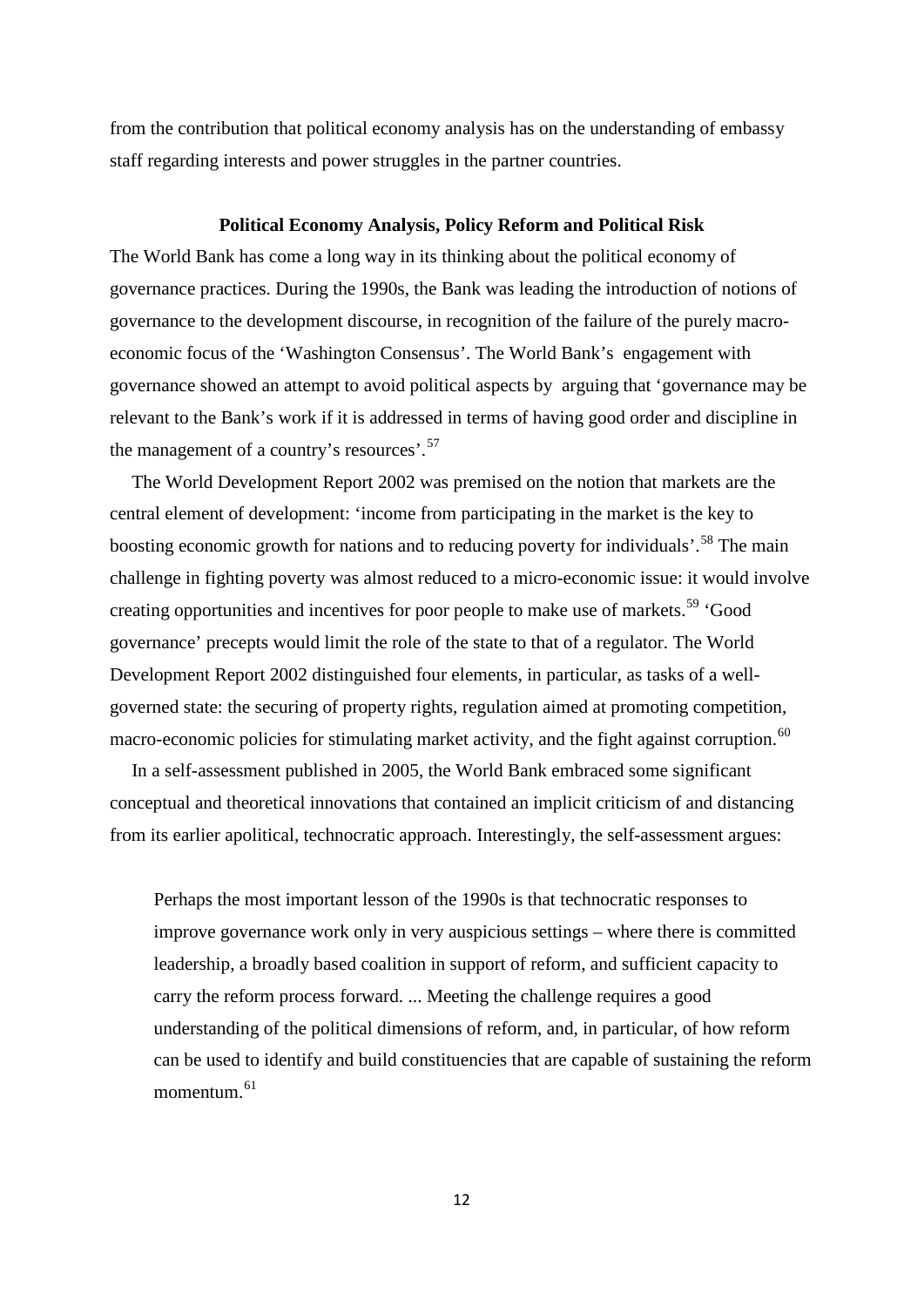Although the report seemed to display much greater sensitivity to political dynamics than in the past, the 'guidelines' for policy reform as formulated by the Bank remained limited to the creation of incentives for economic actors, the pursuit of growth strategies and the creation of institutional conditions for a favourable investment climate. $62$ 

More recent approaches presented by the World Bank appear to signal a change in orientation. In particular, a report of the Social Development Department and a so-called 'good practice framework', published by the World Bank's Poverty Reduction and Economic Management (PREM) Network stand out as representatives of seemingly new thinking on political processes within the Bank.<sup>[63](#page-19-16)</sup> Given the interpretation of the overall orientation of the development community and the incentives inherent to their functioning, it is, however, doubtful whether the Bank's new ideas will produce more than 'the next "fix", limited to a narrow and fairly mechanistic kind of stakeholder analysis'.<sup>[64](#page-19-17)</sup>

The Social Development Department's approach to the political economy of policy reform is based on Poverty and Social Impact Analysis in specific sectors, such as agriculture and water. The 'political economy of reform' revolves around three distinctive elements: the reform context, the reform arena and the reform process.<sup>[65](#page-19-18)</sup> The reform context relates to the socio-economic, political, cultural and historical institutions that impact on reform. The reform arena includes societal 'rules of the game', stakeholders and their interests. The reform process refers to 'information flows, voice and public debate' that determine who sets the agenda for reform and how proposed policy changes are communicated.<sup>[66](#page-19-19)</sup> Together, the three elements set an 'action framework' that comprises elements such as: the timing and sequencing of reforms, analysis of the 'demand and supply' of reform in order to build coalitions for change, and partnership and public communication strategies.<sup>[67](#page-19-20)</sup> The ultimate aim of the political economy of policy reform appear to be to assess 'the most significant political economy and political risks to policy reform'. By gaining knowledge on how political economy and political 'variables' impact on the outcome of reform processes, development agencies should increase their options for influencing the political-economic risks and opportunities.<sup>[68](#page-19-21)</sup>

In line with the political economy of policy reform, the PREM Network's 'problem-driven governance and political economy analysis' is also set up in order to enhance the effectiveness of the Bank's interventions.<sup>[69](#page-19-22)</sup> The Bank, so much is clear from the framework, stresses the instrumental nature of its approach, as governance and political economy analysis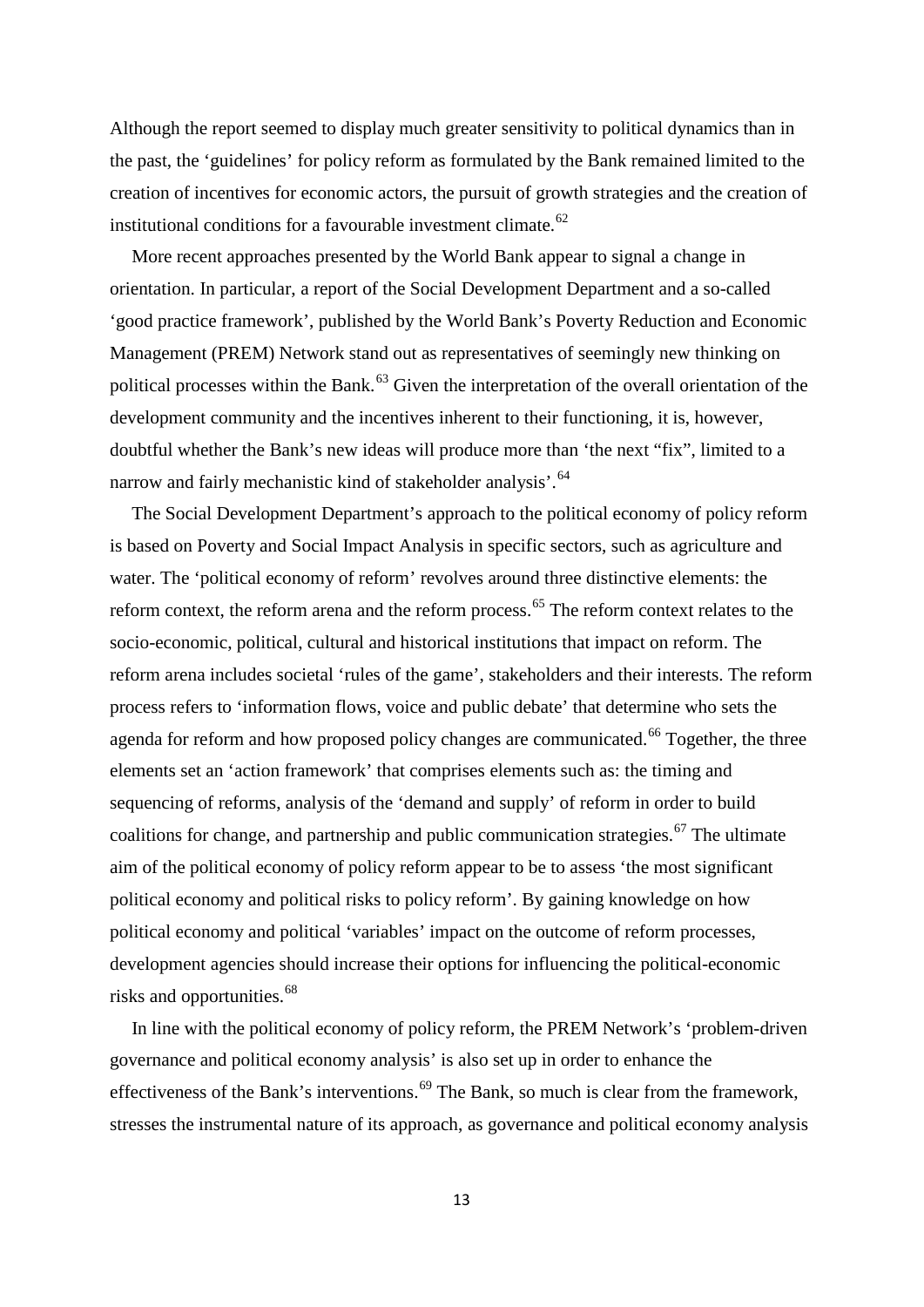can help to anticipate and manage risks – including risks of reform failure, of Banksupported reforms triggering unintended negative consequences, as well as potential reputational risks. It can also assist in transmitting important knowledge about institutions and stakeholders more quickly and effectively to staff newly joining a country or other operational team.[70](#page-19-23)

In line with most other approaches, 'problem-driven governance and political economy analysis' distinguishes three 'clusters of drivers': structures, institutions and actors or stakeholders.<sup>[71](#page-19-24)</sup> Together, these clusters impact on political and public sector action and, ultimately, on the outcomes of policies, such as growth, poverty reduction and provision of public goods.

The problem-driven nature of the approach is linked to its focus on specific problems or issues that appear to be spurred by particular 'governance and political economy weaknesses'. On the basis of the identification of such problems, the approach would proceed to the second 'layer' of uncovering the institutional and governance arrangements in society and 'drill down' to the third 'layer' where the three mentioned clusters of political economy drivers represent obstacles to change, or opportunities for reform.<sup>[72](#page-19-25)</sup> The bottom-line of the problemdriven approach is that reform proposals should be 'feasible'. Rather than advocating allencompassing governance reform, 'good enough governance' should be the focus of development agencies. $^{73}$  $^{73}$  $^{73}$ 

Although the framework alludes to 'country-level analysis', specific sectors and policy themes receive most attention.<sup>[74](#page-19-27)</sup> It is at this level that the framework seems to see the best opportunities for the application of governance and political economy analysis. In particular, the authors of the framework suggest three options to the Bank. In the first place, analyses would inform Bank staff teams how to adjust strategies and operations to existing opportunities for change. Further, such analyses would enhance and broaden the policy dialogue with country governments. Finally, findings of the governance and political economy analyses would point out opportunities for supporting change proactively.<sup>[75](#page-19-28)</sup>

On the basis of the two political economy approaches propagated in World Bank circles, one is led to conclude that the changes to the Bank's approach, if any, have taken largely an instrumental character. Unsworth's expectation that a predominantly 'mechanistic kind of stakeholder analysis<sup>[76](#page-19-29)</sup> would prevail has, so far, not been falsified. The above discussion has made clear that knowledge about the political economy of borrowing countries is considered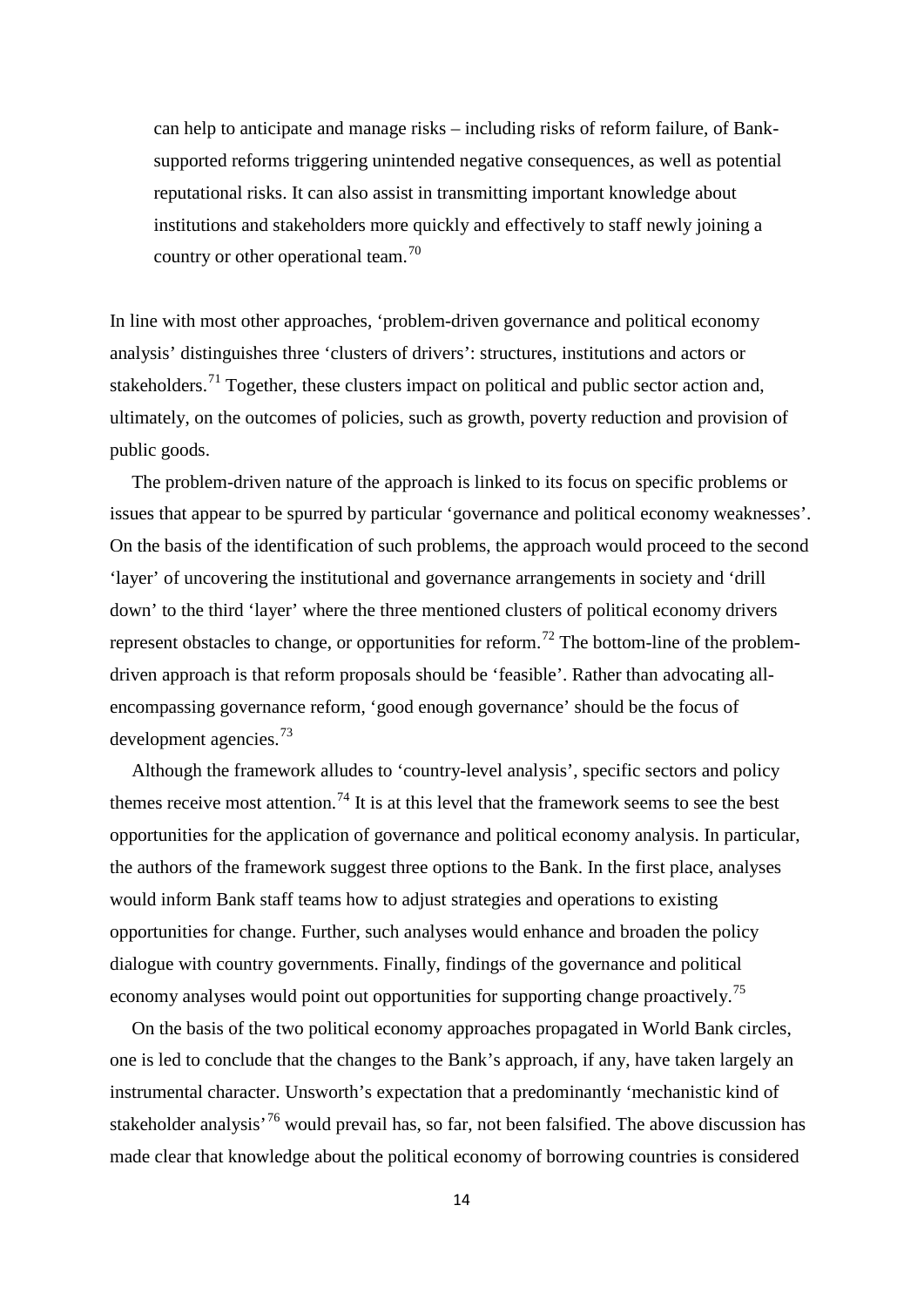relevant mostly for judging what are the main limits to implementing policy reform, and how political risks can be minimised. The World Bank's earlier plea, in the stock-taking exercise of 2005 (quoted above), that more attention should be paid to the 'political dimensions of reform' seems to have had only limited impact on its day-to-day operations. The World Bank's operations in the developing world through the International Development Association have remained 'business as usual'. It remains to be seen whether 'political economy' will change Bank practices in the future.

The Bank's application of the Country Policy and Institutional Assessment (CPIA) may illustrate the limited impact that political economy analysis has had so far for the Bank's policy on lending to developing countries. The CPIA, which was introduced at the end of the 1990s in order to render IDA allocations more sensitive to recipient countries' reform of policies and governance, has been one of the most fiercely criticised instruments in international development financing.<sup>[77](#page-19-30)</sup> Much of the criticism of the instrument centres on its neo-liberal, market-oriented bias. Despite a recent revision of the CPIA methodology, assessments of country performance in the 2008-11 period are being determined, for about two-thirds, by a governance-related cluster of five measures.<sup>[78](#page-19-31)</sup> These measures are:

- property rights and rule-based governance;
- quality of budgetary and financial management;
- efficiency of revenue mobilization;
- quality of public administration; and
- transparency, accountability and corruption in the public sector.

Thus, the emphasis of IDA's governance assessments continues to be on impediments for private-sector activity, on public sector management in relation to public finance, taxation and service delivery, and on checks on government. There are no signs that the allocation of loans to developing countries has become less performance-based and less reliant on the technocratic and market-oriented CPIA. Further, it is not clear how the change in thinking on political economy analysis is reflected in actual lending practices, nor how the awareness of political dimensions of reform is featured into projects and programmes aimed at strengthening governance in developing countries. On the basis of information that is available at the time or writing, the changes advocated in the two new political economy frameworks seem to have little impact on day-to-day World Bank policy practices.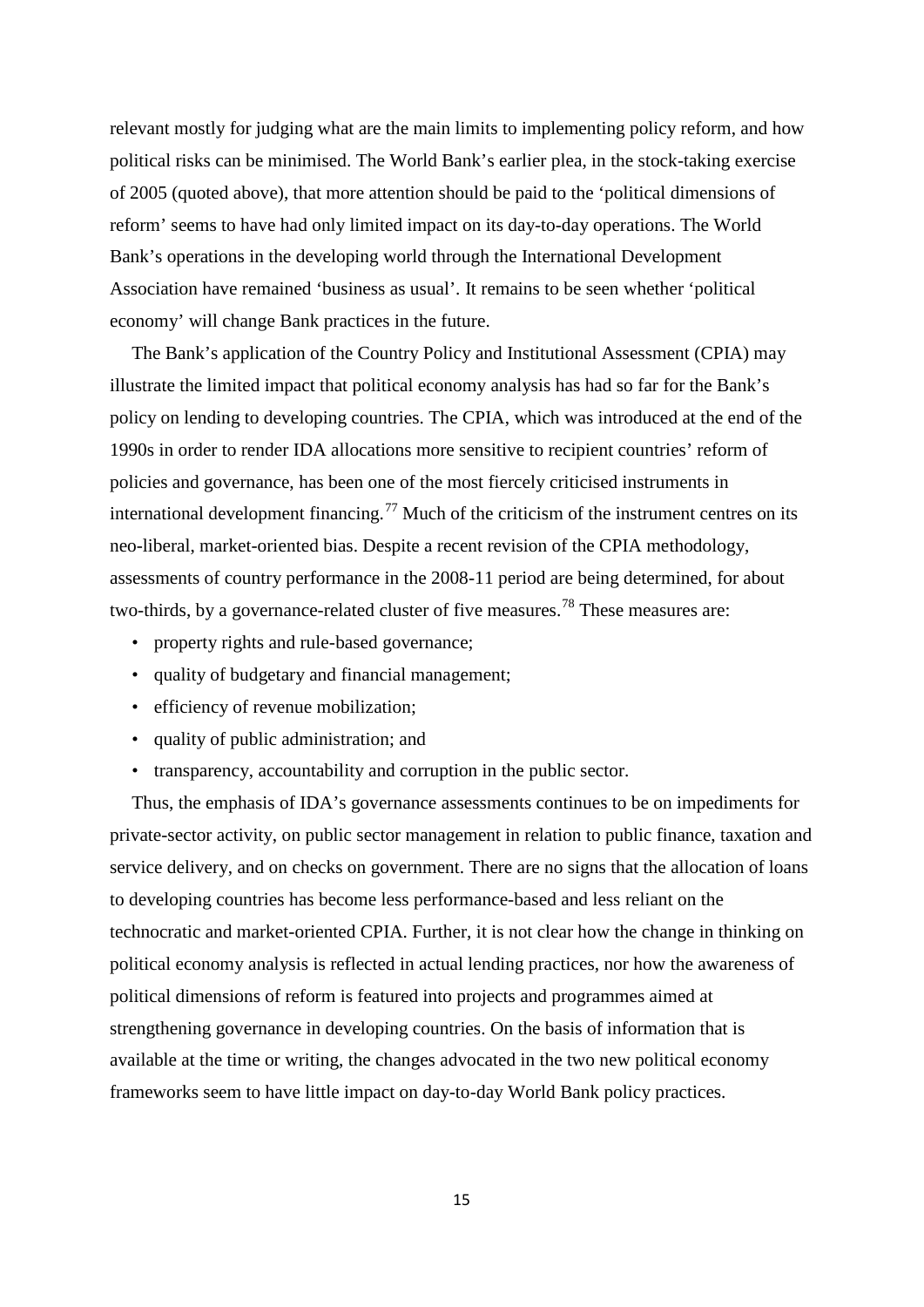## **Conclusion**

The discussion in this article of various approaches to political economy analysis has indicated that such instruments do not sit very comfortably among the range of tasks undertaken by development agencies. The unease of development agencies does not seem to derive from the objectives of this type of analysis – which is generally understood and endorsed, at least at the level of policy-makers at headquarters – but is a consequence of the way in which the agencies define their own tasks, and of the internal operation that is a result of the structure of their organisational interests.

Three examples (the UK's Drivers of Change, the Dutch Strategic Governance and Corruption Analysis and the World Bank's approaches to political economy analysis) have been discussed in the article. Despite their pretensions the former two approaches did not produce many concrete results in terms of day-to-day policy making. The Drivers of Change and the SGACA in the end seemed mainly to serve for enhancing the understanding among embassy or country office staff of the political-economic realities in the countries they are posted to. Vagueness of the methodologies appears to have been a factor contributing to the limited use of the approaches, as was the lack of operational embedding. The launching by the World Bank of a political economy framework has not appeared to have changed dramatically the way the Bank is dealing with governance issues. Its sectoral application of political economy analysis seems to be 'inward-looking', in that it aims to limit the risk of reform failure and reputational risk. The increased attention for political aspects of governance, which dates back at least to a major self-assessment published in 2005, has not impacted on the way the Bank deals with lending to developing countries, as the IDA's main diagnostic tool remains biased to technocratic and market-oriented performance indicators.

The examples illustrate that development agencies have many traits of an epistemic community, which implies that their staff have a more or less common outlook on the world and share a set of values and norms related to poverty reduction and advancing development in countries of the global South. This outlook leads to a rather instrumental approach to development programmes and projects, which tends to pay little attention to political struggles and power relations and defines governance in predominantly a-political terms. Staff are motivated, in the first place, by 'doing development' in a professional way, which implies choosing the best instruments for obtaining a maximum of results.

In addition to their shared norms and values, the structure of incentives within development agencies is an important determinant of the outlook of development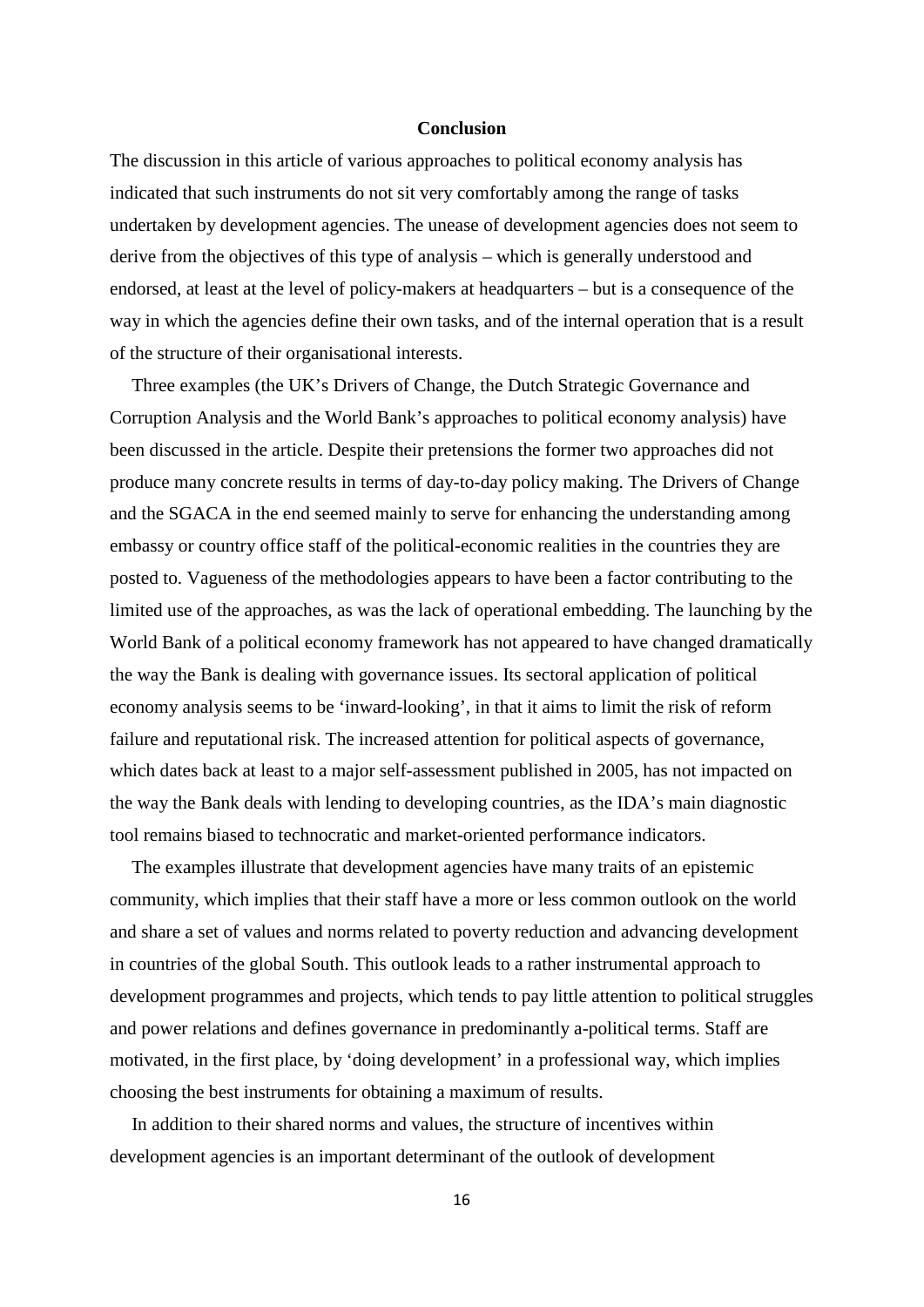professionals on the issue of politics. For staff, 'doing development' implies managing and implementing programmes and projects, and disbursing funds to partner organisations – predominantly governments, but also others – in order to obtain results. The depoliticised understanding of development is instrumental for development professionals, as this helps them focus on the key elements of their work, without being 'distracted' by the potential conflicts of interest among their partners and the power implications of development processes.

The technocratic and a-political framing of governance will not, of course surprise readers of the work of well-known authors such as James Ferguson and John Harriss. Ferguson, who focused on the implementation of development policies in Lesotho, and Harriss, who analysed the usage of 'social capital' by the World Bank, pointed out already long ago that the international development community is operating as an 'anti-politics machine'.<sup>[79](#page-19-32)</sup> More recently, Sue Unsworth, the former Chief Governance Advisor at the UK's Department for International Development, argued that donor agencies find it inherently 'hard to come to terms with politics'.<sup>[80](#page-20-0)</sup>

The tension between the fundamentally depoliticised understanding of governance and the call for political sensitivity should probably be acknowledged as one of the inherent characteristics of 'Aidland'.<sup>[81](#page-20-1)</sup> Those responsible for policy-making on development assistance, usually at headquarters, generally recognise the need for more fundamental, political or political-economy, analysis of development reality behind the 'façade' of formal political institutions. People out 'in the field', however, will generally understand that interests are part of the development process, but tend to set the priorities for their own dayto-day activities differently under the influence of the incentives that have been discussed above. Although the current framework of international development seems to require a 'political understanding of aid delivery' by development agencies,<sup>[82](#page-20-2)</sup> it is unlikely that the persistent emphasis on 'doing development' will give way to a more profound engagement with politics. The irony is that as long as development practice is seen as an expert activity, not an act of politics, the development 'industry' will continue to operate as the 'anti-politics machine' that it has always been.<sup>[83](#page-20-3)</sup>

#### **Notes**

<span id="page-16-0"></span><sup>&</sup>lt;sup>1</sup> The research for this article was performed as part of a project on 'Achieving Sustainable Demand for Governance: Addressing Political Dimensions of Change', financed by an Australian Development Research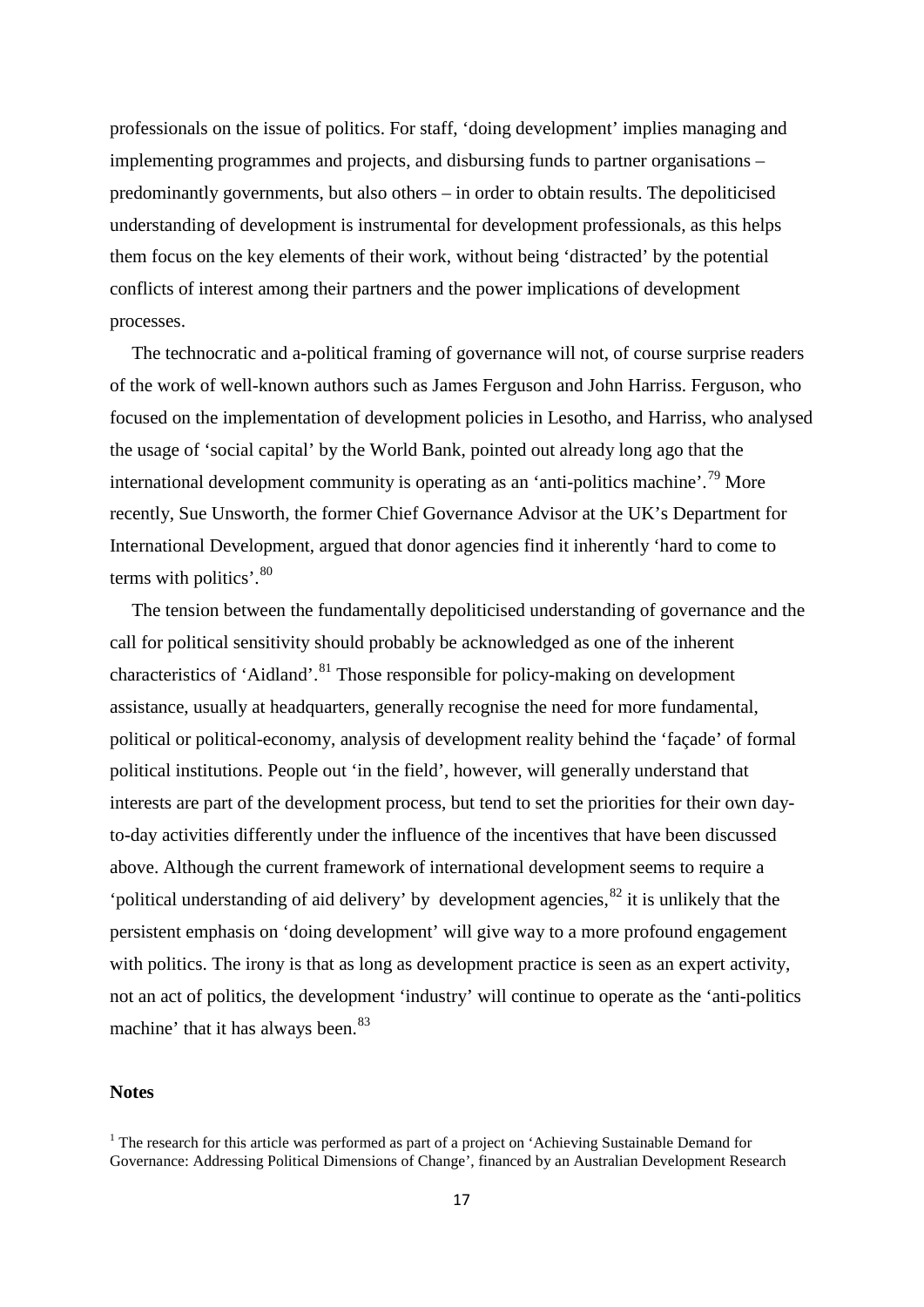Award. I would like to thank Richard Robison, the project director, Andrew Rosser and other participants in the December 2010 ADRA conference in Fremantle for their comments on an earlier version of this chapter. <sup>2</sup> World Bank, *Building Institutions for Markets: World Development Report 2002*, New York: Oxford University Press, 2002.

<span id="page-17-1"></span><span id="page-17-0"></span><sup>3</sup> Cf R Robison, 'Strange Bedfellows: Political Alliances in the Making of Neo-liberal Governance', in W Hout & R Robison (eds), *Governance and the Depoliticisation of Development*, London: Routledge, 2009, pp 15–28. <sup>4</sup> W Hout & R Robison, 'Development and the Politics of Governance: Framework for Analysis', in W Hout & R Robison (eds), *Governance and the Depoliticisation of Development*. London: Routledge, 2009, pp 2–3.

<span id="page-17-3"></span><span id="page-17-2"></span><sup>5</sup> This is a term used, among others, by K Harth & J Waltmans, 'Behind the Facade: The Informal Reality in Developing Countries', in Ministry of Foreign Affairs, *A Rich Menu for the Poor: Food for Thought on Effective Aid Policies*, Essay 3, 2007, at http://www.minbuza.nl/dsresource?objectid=buzabeheer:48063&type=org (accessed 7 October 2011) and J Waltmans, 'Behind the Façade: From Analysis to Action', in Ministry of Foreign Affairs, *A Rich Menu for the Poor: Food for Thought on Effective Aid Policies*, Essay 15, 2008, at http://www.minbuza.nl/dsresource?objectid=buzabeheer:48075&type=org (accessed 7 October 2011).

<span id="page-17-4"></span><sup>6</sup> Cf J Ferguson, *The Anti-Politics Machine: 'Development'*, *Depoliticization, and Bureaucratic Power in Lesotho*, Cambridge: Cambridge University Press, 1990.

<span id="page-17-5"></span><sup>7</sup> C Lancaster, *Foreign Aid: Diplomacy, Development, Domestic Politics*, Chicago: University of Chicago Press,

<span id="page-17-6"></span>2007, pp 12–18.<br><sup>8</sup> S Maxwell, *The Washington Consensus is Dead! Long Live the Meta-narrative!* Working Paper 243, London:<br>Overseas Development Institute. 2005. p 1.

<span id="page-17-7"></span><sup>9</sup> S Unsworth, 'What's Politics Got to Do with It? Why Donors Find it so Hard to Come to Terms with Politics, and why This Matters', *Journal of International Development*, 21(6), 2009, pp 883–942; A de Haan & M Everest-Phillips, *Can New Aid Modalities Handle Politics?* Research Paper 2007/63, Helsinki: UNU-WIDER, 2007.<br><sup>10</sup> According to Haas, an epistemic community is 'a network of professionals with recognized expertise and

<span id="page-17-8"></span>competence in a particular domain and an authoritative claim to policy-relevant knowledge within that domain or issue-area'. See: PM Haas, 'Introduction: Epistemic Communities and International Policy Coordination',

<span id="page-17-11"></span><span id="page-17-10"></span>

<span id="page-17-9"></span>International Organization, 46(1), 1992, pp 1–35.<br><sup>11</sup> Unsworth, 'What's Politics Got to Do with It?', p 890.<br><sup>12</sup> Ferguson, *The Anti-Politics Machine*.<br><sup>13</sup> W Easterly, 'The Cartel of Good Intentions: The Problem of Bure

<span id="page-17-12"></span><sup>14</sup> Cf CC Gibson, K Andersson, E Ostrom & S Shivakumar, *The Samaritan's Dilemma: The Political Economy of Development Aid*, Oxford: Oxford University Press, 2005,pp 134–5, 154–6; J Carlsson, G Köhlin & A Ekbom, *The Political Economy of Evaluation: International Aid Agencies and the Effectiveness of Aid*, New York: St Martin's Press, 1994, p 5; J van Gastel & M Nuijten, 'The Genealogy of the "Good Governance" and "Ownership" Agenda at the Dutch Ministry of Development Cooperation', in D Mosse & D Lewis (eds), *The*  Aid Effect: Giving and Governing in International Development, London: Pluto Press, 2005, p 98.<br><sup>15</sup> Gibson et al., *The Samaritan's Dilemma*, pp 151–4.<br><sup>16</sup> Ibid, p 144 on the practices at SIDA.<br><sup>17</sup> B Cooke & S Dar, 'Int

<span id="page-17-13"></span>

<span id="page-17-14"></span>

<span id="page-17-15"></span>*Development Management: Critiquing the Dual Modernization*, London: Zed Books, 2008, pp 1–17.<br><sup>18</sup> BS Frey, 'Evaluierungen, Evaluierungen … Evaluitis', *Perspektiven der Wirtschaftspolitik*, 8(3), 2007,

<span id="page-17-16"></span>pp 207–20.

<span id="page-17-17"></span><sup>19</sup> Cf Natsios, *The Clash of the Counter-bureaucracy and Development*, Center for Global Development Essay, July, Washington, D.C.: Center for Global Development, 2010, p 5.

<span id="page-17-18"></span><sup>20</sup> Cf A Saith, 'From Universal Values to Millennium Development Goals: Lost in Translation', *Development and Change*, 37(6), 2006, pp 1167–99. <sup>21</sup> This section draws on L Schakel, W Hout, A Slob & D Smith, *The Use of Political Economy Assessment* 

<span id="page-17-19"></span>*Instruments in the Governance Sphere*, ECORYS Research Progamme Report, Rotterdam: ECORYS Nederland,

<span id="page-17-20"></span>2010.<br><sup>22</sup> Department for International Development, *Making Government Work for Poor People: Building State Capability, Strategy Paper, London: Department for International Development, 2001, p 12.* 

<span id="page-17-21"></span><sup>23</sup> M Moore & J Putzel, *Thinking Strategically About Politics and Poverty*, IDS Working Paper 101, Brighton: Institute of Development Studies, 1999, at http://www.ntd.co.uk/idsbookshop/details.asp?id=509 (accessed 7

<span id="page-17-22"></span><sup>24</sup> R Wilson, *Promoting Good Governance: Some Lessons from History and Recent Experience*, Audio Recording, 12 June 2002, London: Overseas Development Institute, part 3, at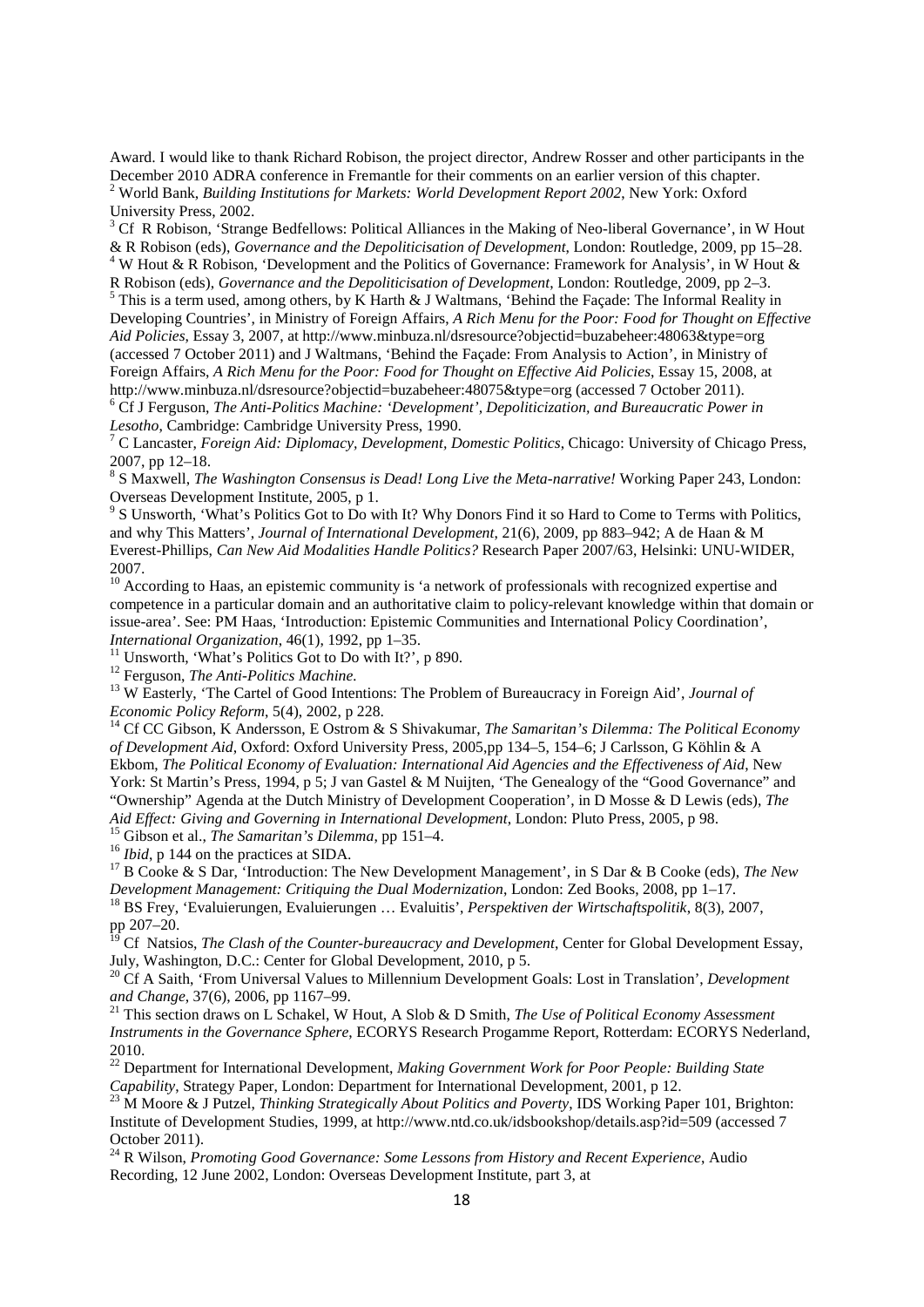http://www.odi.org.uk/events/details.asp?id=2132&title=promoting-good-governance-lessons#details (accessed 7 October 2011)<br><sup>25</sup> Wilson, *Promoting Good Governance*, part 6.

<span id="page-18-1"></span><span id="page-18-0"></span><sup>26</sup> A Duncan, *I Sharif, P Landell-Mills, D Hulme & J Roy, <i>Bangladesh: Supporting the Drivers of Pro-poor Change,* 2002, at http://www.gsdrc.org/docs/open/DOC7.pdf (accessed 7 October).

<span id="page-18-2"></span><sup>27</sup> Department for International Development (2004) *Drivers of Change*, Public Information Note, 2004, p 1, at http://www.gsdrc.org/docs/open/DOC59.pdf (accessed 7 October 2011).

<span id="page-18-3"></span><sup>28</sup> D Warrener, *The Drivers of Change Approach*, Synthesis Paper 3, London: Overseas Development Institute,

<span id="page-18-4"></span>2004, p 1. <sup>29</sup> T Dahl-Østergaard, S Unsworth, M Robinson & RI Jensen, *Lessons Learned on the Use of Power and Drivers of Change Analyses in Development Co-operation*, Review Commissioned by the OECD DAC Network on Governance, 2005, p 4, at http://www.gsdrc.org/docs/open/DOC82.pdf (accessed 7 October 2011).

<span id="page-18-5"></span> $\frac{30}{30}$  The overview of Drivers of Change country studies at the GSDRC website mentions studies on: Angola, Bangladesh, Bolivia, Cambodia, the Democratic Republic of Congo, Ghana, Kenya, Kyrgyzstan, Malawi, Mozambique, Nigeria, Pakistan, Peru, Tanzania, Uganda, Vanuatu and Zambia (at

http://www.gsdrc.org/index.cfm?objectid=597A76DB-14C2-620A-2770D688963DF944#doc, accessed 7 October 2011). <sup>31</sup> Department for International Development, *Drivers of Change*,p 1. <sup>32</sup> MH Khan, *Review of DFID's Governance Target Strategy Paper*, 2005, p 38, at

<span id="page-18-6"></span>

<span id="page-18-7"></span>http://mercury.soas.ac.uk/users/mk17/Docs/Review%20of%20Dfid%20Governance%20TSP.pdf (accessed 7 October 2011).: 38)<br><sup>33</sup> A Leftwich, *Drivers of Change: Refining the Analytical Framework*, Part 1: Conceptual and Theoretical

<span id="page-18-8"></span>Issues, 2006, pp 17–20, at http://www.gsdrc.org/docs/open/DOC103.pdf (accessed 7 October 2011). Cf Khan,

<span id="page-18-9"></span><sup>34</sup> N Thornton & M Cox, *Review of the Uptake of the Drivers of Change Approach*, London: Agulhas Development Consultants, 2005; Dahl-Østergaard et al, *Lessons Learned on the Use of Power and Drivers of* 

<span id="page-18-10"></span>*Change Analyses.* <sup>35</sup> Dahl-Østergaard et al, *Lessons Learned on the Use of Power and Drivers of Change Analyses*, p 11; Thornton and Cox, *Review of the Uptake of the Drivers of Change Approach*, pp 6, 22–3; V Chhotray & D Hulme, 'Contrasting Visions for Aid and Governance in the 21st Century: The White House Millennium Challenge

<span id="page-18-11"></span>Account and DFID's Drivers of Change', World Development, 37(1), 2009, p 45.<br><sup>36</sup> Dahl-Østergaard et al, *Lessons Learned on the Use of Power and Drivers of Change Analyses*, pp 15–17.<br><sup>37</sup> Ibid, pp 26–7.<br><sup>38</sup> Ibid, p 19.

<span id="page-18-13"></span><span id="page-18-12"></span>

<span id="page-18-15"></span><span id="page-18-14"></span><sup>40</sup> Minister for Development Cooperation, *Brief met beleidsvoornemens inzake toepassing van criteria op het vlak van de structurele bilaterale ontwikkelingshulp* [Letter to Parliament on the Application of Criteria Related to Structural Bilateral Development Assistance], Second Chamber, 1998–99 Session, 26200V, no. 8, p 2 (my

<span id="page-18-16"></span>translation). <sup>41</sup> AG Koenders, *International Cooperation 2.0: Agenda for Modern Poverty Reduction*, Lecture at the University of Amsterdam, 8 November 2008, p 9, at

http://www.minbuza.nl/en/News/Speeches\_and\_Articles/2009/February/International\_cooperation\_2\_0 (accessed 7 October 2011).

<span id="page-18-17"></span> $^{2}$  AG Koenders, *Democracy and Development: Thinking Forward*, Lecture for the Society for International Development, 14 September 2007, p 9, at

http://www.minbuza.nl/en/News/Speeches\_and\_Articles/2007/09/Democracy\_and\_Development\_Thinking\_For

<span id="page-18-20"></span>

<span id="page-18-19"></span><span id="page-18-18"></span><sup>43</sup> Koenders, *Democracy and Development*, p 6.<br><sup>44</sup> Harth & J Waltmans, 'Behind the Façade'; Waltmans, 'Behind the Façade'.<br><sup>45</sup> Personal communication by a staff member of the Department for Human Rights and Peace Buil predecessor), The Hague, 15 May 2006

<span id="page-18-21"></span><sup>46</sup> The track record, which was designed in the mid-1990s to assist the Ministry with decisions on macroeconomic support, has evolved into an instrument to judge whether countries qualify for particular aid

modalities. The track record consists of four clusters: poverty reduction, economic order, good governance and policy dialogue. The Dutch embassies score the performance of partner countries on two criteria per cluster. See W Hout, *The Politics of Aid Selectivity: Good Governance Criteria in World Bank, US and Dutch Development Assistance*, London: Routledge, 2007, pp 58–61.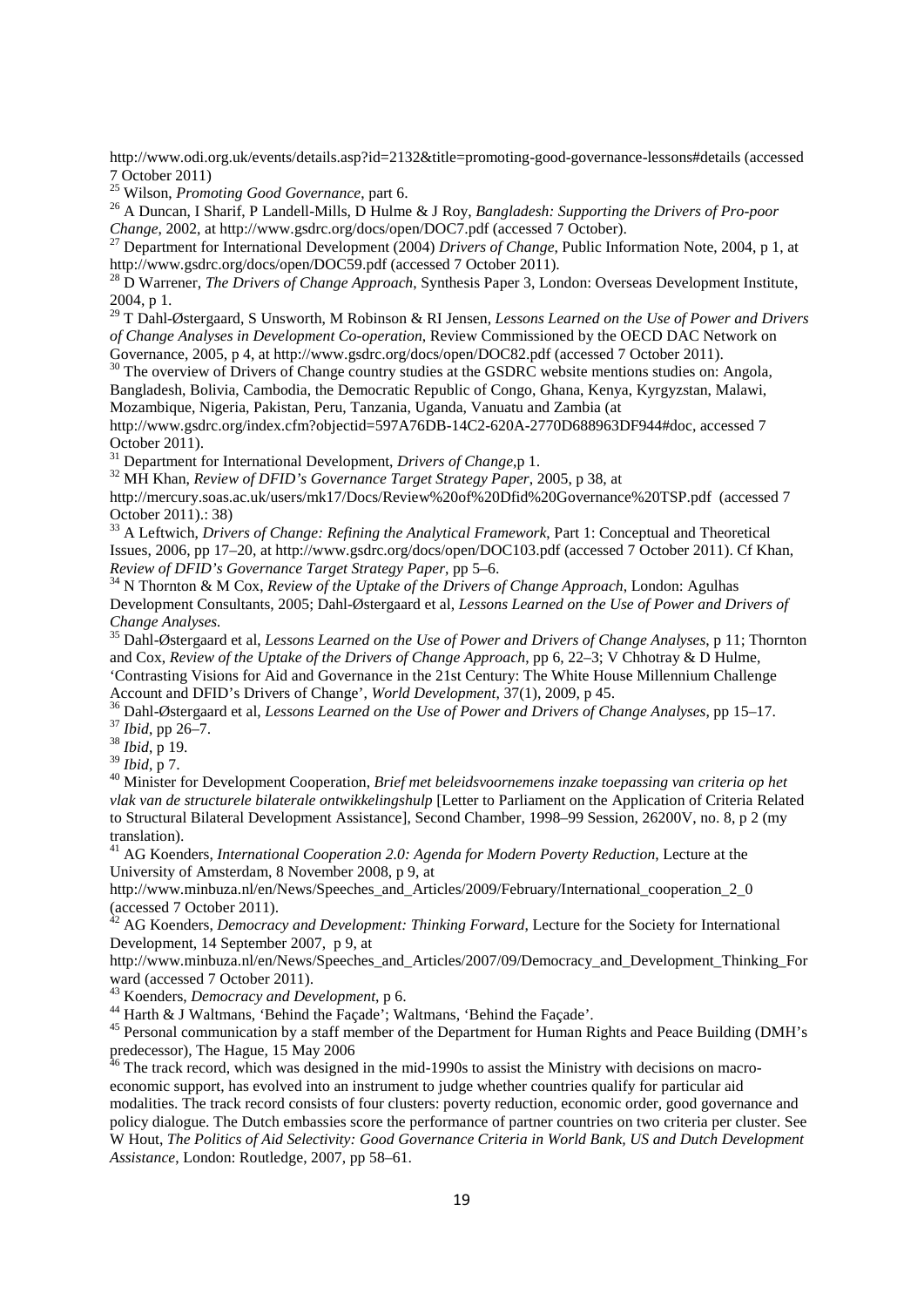<span id="page-19-0"></span><sup>47</sup> Interview, staff members at ECORYS Nederland, Rotterdam, 22 September 2009. It is remarkable that two papers by DEK staff members (Harth & J Waltmans, 'Behind the Façade'; Waltmans, 'Behind the Façade') on the need for political economy analyses of the reality 'behind the façade' do not mention SGACA even once. Details of interviews and interviewees are included in Schakel et al., 2010: Annex II.

<span id="page-19-1"></span><sup>48</sup> Ministry of Foreign Affairs, *Framework for Strategic Governance and Corruption Analysis (SGACA):*<br>*Designing Strategic Responses Towards Good Governance*, The Hague: Ministry of Foreign Affairs, 2008, p 10. <sup>49</sup> The similarity between Drivers of Change and SGACA is due, in part, to the involvement of Sue Unsworth,

<span id="page-19-3"></span><span id="page-19-2"></span>former Chief Governance Advisor at DFID, as a consultant in the process of setting up the SGACA framework.<br><sup>50</sup> Ministry of Foreign Affairs, *Framework for Strategic Governance and Corruption Analysis*, pp 6–7.  $^{51}$  Ibid, p 27.<br> $^{52}$  Interviews, staff members at ECORYS Nederland. Rotterdam. 22 September 2009: staff members/consultants

<span id="page-19-5"></span><span id="page-19-4"></span>at Clingendael Institute, The Hague, 2 October and 10 November 2009.<br><sup>53</sup> Interview, staff members at ECORYS Nederland, Rotterdam, 22 September 2009.

<span id="page-19-7"></span><span id="page-19-6"></span><sup>54</sup> ECORYS Nederland, *Strategic Governance and Corruption Analysis: Draft End-of-Project Review*, Rotterdam: ECORYS Nederland, 2009, p 28.<br><sup>55</sup> Telephone interview, senior consultant, 20 January 2010.

<span id="page-19-9"></span><span id="page-19-8"></span><sup>56</sup> Personal communication by a staff member of the Human Rights, Good Governance and Humanitarian Aid Department, The Hague, 2 September 2010.

<span id="page-19-10"></span><sup>57</sup> World Bank, *Managing Development: The Governance Dimension. A Discussion Paper*, Washington, D.C.: mimeo,1991, p 3.<br><sup>58</sup> World Bank, *Building Institutions for Market*, p 3.<br><sup>59</sup> Cf B Fine, 'Neither the Washington nor the Post-Washington Consensus: An Introduction', in B Fine, C

<span id="page-19-12"></span><span id="page-19-11"></span>Lapavitsas & J Pincus (eds), *Development Policy in the Twenty-First Century: Beyond the Post-Washington* 

<span id="page-19-14"></span><span id="page-19-13"></span><sup>60</sup> World Bank, *Building Institutions for Market*, p 99.<br><sup>61</sup> World Bank, *Economic Growth in the 1990s: Learning from a Decade of Reform*, Washington, D.C.: World Bank, 2005, p 298.

<span id="page-19-16"></span><span id="page-19-15"></span><sup>62</sup> *Ibid*, pp 262–5.<br><sup>63</sup> World Bank, *The Political Economy of Policy Reform: Issues and Implications for Policy Dialogue and Development Operations*, Report 44288-GLB, Washington, D.C.: World Bank, 2008; V Fritz, K Kaiser & B Levy, *Problem-Driven Governance and Political Economy Analysis: Good Practice Framework*, Washington,

<span id="page-19-17"></span><sup>64</sup> S Unsworth, *Focusing Aid on Good Governance: Can Foreign Aid Instruments Be Used to Enhance 'Good Governance' in Recipient Countries?* GEG Working Paper 2005/18, 2005, p 8, at

http://www.globaleconomicgovernance.org/wp-content/uploads/Unsworth%20-<br>%20Focusing%20Aid%20on%20Good%20Governance.pdf (accessed 7 October 2011).

<span id="page-19-19"></span>

<span id="page-19-20"></span>

<span id="page-19-22"></span><span id="page-19-21"></span>

<span id="page-19-23"></span>

<span id="page-19-24"></span>

<span id="page-19-25"></span>

<span id="page-19-26"></span>

<span id="page-19-27"></span>

<span id="page-19-28"></span>

<span id="page-19-30"></span><span id="page-19-29"></span>

<span id="page-19-18"></span>%20Focusing%20Aid%20on%20Good%20Governance.pdf (accessed 7 October 2011).<br>
<sup>66</sup> World Bank, *The Political Economy of Policy Reform*, p 10.<br>
<sup>66</sup> *Ibid*, pp 11-13.<br>
<sup>67</sup> *Ibid*, pp 11, 43–50.<br>
<sup>68</sup> *Ibid*, p 11, 43–50.<br>
<sup>6</sup> Scorecard for Borrowing Governments', in Social Watch, *Social Watch Report 2004: Fear and Want, Obstacles to Human Security*, Montevideo: Instituto del Tercer Mundo, 2004, pp 17–23, at http://www.socwatch.org/sites/default/files/pdf/en/judgeandjury2004\_eng.pdf (accessed 7 October 2011).

<span id="page-19-31"></span><sup>78</sup> International Development Association, *IDA: The Platform for Achieving Results at the Country Level*, Report from the Executive Directors of the International Development Association to the Board of Governors, 28 February 2008, pp 43–5, at http://siteresources.worldbank.org/IDA/Resources/Seminar%20PDFs/73449-<br>1172525976405/FinalreportMarch2008.pdf (accessed 7 October 2011).

<span id="page-19-32"></span><sup>79</sup> Ferguson, *The Anti-Politics Machine*; J Harriss, *Depoliticizing Development: The World Bank and Social Capital*, New Delhi: LeftWord, 2001.